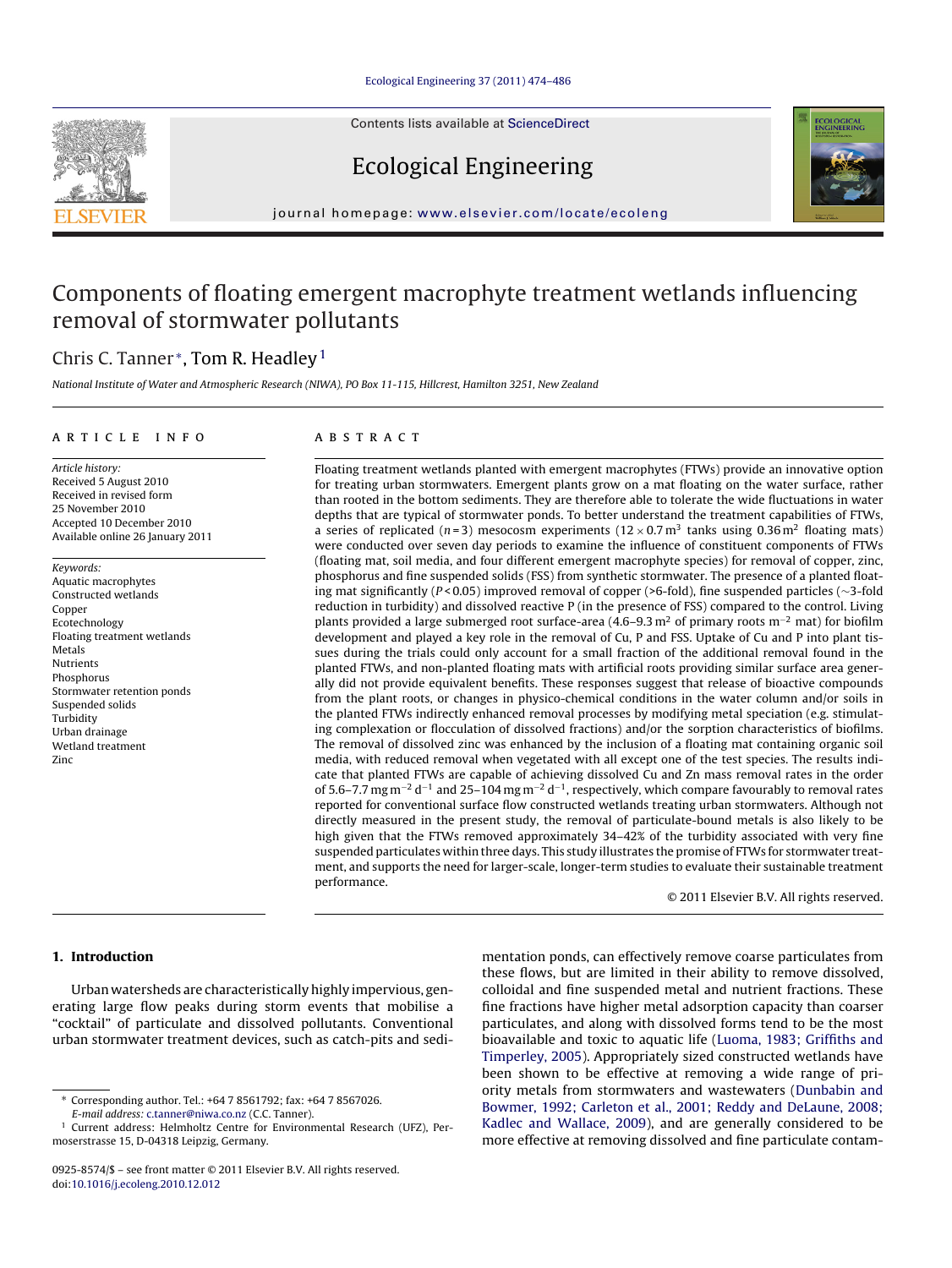<span id="page-1-0"></span>

**Fig. 1.** Plan-view (right) and cross-section (left) of an experimental floating treatment wetland. Only a single plant is shown for clarity.

inant fractions than ponds ([Wong et al., 2000; Bavor et al., 2001;](#page-12-0) [Pontier et al., 2001\).](#page-12-0) However, the rooted vegetation used in conventional wetland systems can only tolerate relatively shallow water depths (commonly <0.5 m over long periods) and short periods of total submergence, so depths (and residence times per unit area) of wetlands are generally less than for stormwater retention ponds.

Floating emergent macrophyte treatment wetlands (FTWs) are a novel treatment concept that employ rooted, emergent macrophytes growing in a floating mat on the surface of the water rather than rooted in the sediments [\(Fonder and Headley, 2010; Headley](#page-12-0) [and Tanner, in press\).](#page-12-0) The plant roots hanging beneath the floating mat provide an extensive surface area for attached biofilm growth and entrapment of fine suspended particulates (Fig. 1). Because the plants are not rooted in soils in the base of the wetland, they are forced to acquire their nutrition directly from the water column, which may enhance rates of nutrient and element uptake into biomass. Their buoyancy enables them to tolerate wide fluctuations in water depth. This provides potential to enhance treatment performance by increasing the water depth retained during flow events to extend the detention time of stormwaters in the wetland. It also presents opportunities to retro-fit FTWs into existing retention pond systems to improve performance and enhance their aesthetic and wildlife values. Despite these potential advantages, there have been only limited investigations conducted to date into the performance and functioning of FTWs for stormwater treatment.

This paper summarises a series of mesocosm experiments designed to better understand the capabilities of FTWs to remove common stormwater contaminants and elucidate the contribution made by their basic structural components; floating mat, soil media, and plants. Performance for the floating mat alone, the floating mat with soil media, and for the floating mat with soil media and either live plants or artificial roots is compared against a control. Our focus for this study was on pollutants which do not have significant gaseous removal mechanisms: fine inorganic particulates; the metals Cu and Zn; and the nutrient phosphorus. The specific objectives of the experiments were to:

1. quantify the rates of contaminant removal achievable using floating treatment wetlands;

2. identify which components of the FTW most influence contaminant removal performance; and compare the growth characteristics, pollutant assimilation rates and relative treatment performance of four different wetland plant species.

### **2. Methods**

### 2.1. Mesocosms and experimental treatments

A series of batch mesocosm experiments were conducted during March and April of 2007 (Southern Hemisphere early autumn) at the Ruakura Research Centre in Hamilton, in the North Island of New Zealand (37◦44 S, 175◦19 E). Experiments were carried out in twelve polyethylene tanks (1 m  $\times$  1 m surface opening, tapering to 1 m depth; volume  $0.717 \text{ m}^3$  at 0.75 m operational water depth), under a clear horticultural plastic shelter that excluded rainfall. The tanks were connected to a large  $10 \,\mathrm{m}^3$  polyethylene mixing tank from which synthetic stormwater solutions were dispensed at the start of each batch.

To determine the influence of the different components of the floating wetlands, water quality responses were compared in triplicate for eight different randomly assigned treatments, including a control (Table 1). The control tanks were shaded by a rigid black polythene cover, the same size as the floating mats, suspended 100 mm above the water surface. This avoided proliferation of planktonic and attached algae in the control tanks, which would have complicated comparisons between treatments.

The floating wetland treatments comprised  $0.36 \,\mathrm{m}^2$  square mats of intertwined polyester fibre (∼95% porosity) injected with patches of polystyrene foam to provide buoyancy (BioHaven<sup>TM</sup>,

| Table 1                             |
|-------------------------------------|
| Summary of experimental treatments. |

| Treatment                                         | Code      |
|---------------------------------------------------|-----------|
| Control (no floating mat, but equivalent shading) |           |
| Floating mat only                                 | M         |
| Mat + soil media                                  | <b>MS</b> |
| Mat + soil + artificial roots                     | AR        |
| Mat + soil + Carex virgata                        | <b>CV</b> |
| Mat + soil + Cyperus ustulatus                    | <b>CU</b> |
| Mat + soil + Juncus edgariae                      | JE        |
| Mat + soil + Schoenoplectus tabernaemontani       | ST        |
|                                                   |           |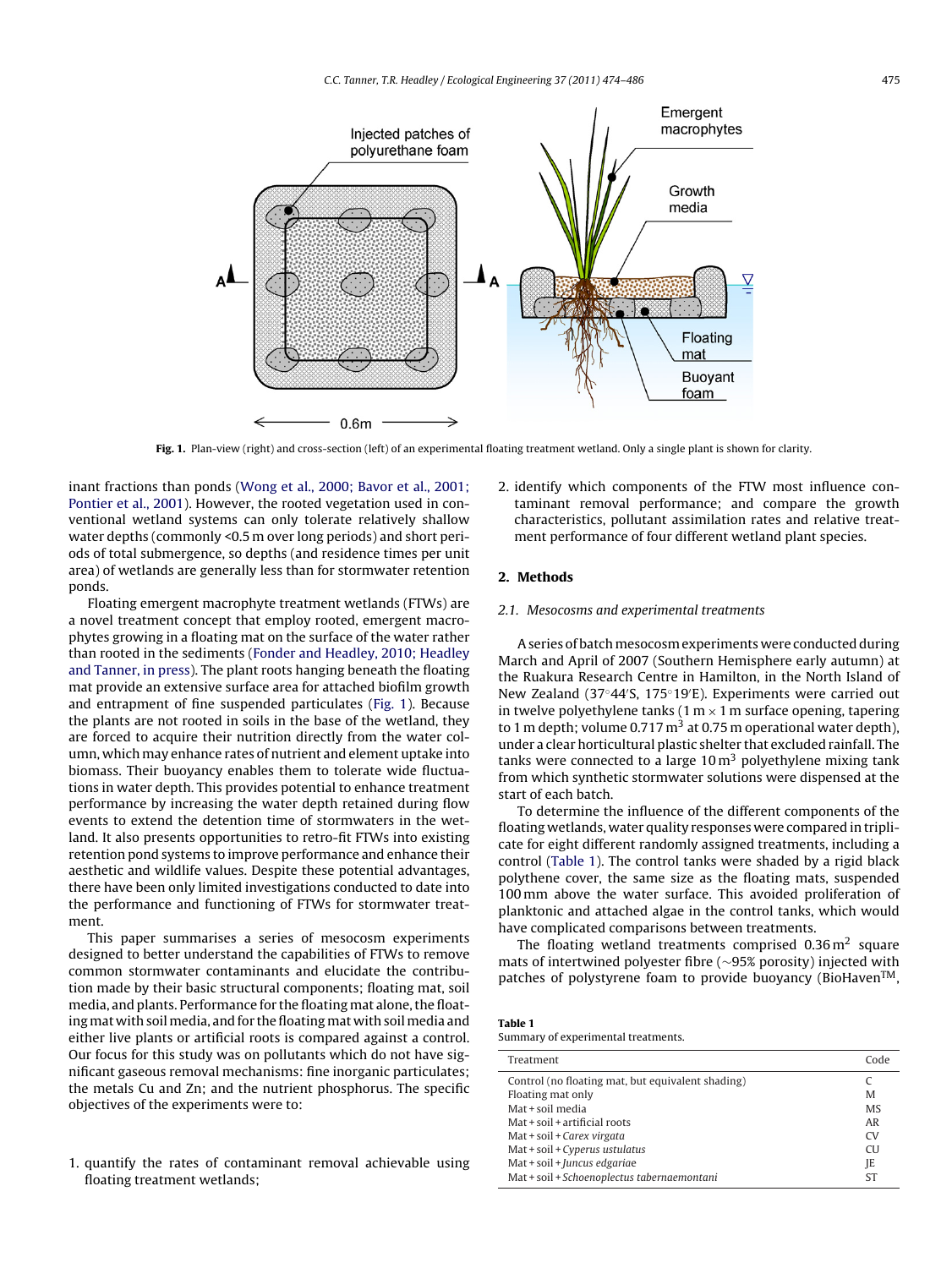Floating Islands International, Shepherd, MT, USA) [\(Fig. 1\)](#page-1-0). The buoyant mats were 150 mm thick on the edges with a 100 mm deep depression in the top to hold the growth media (1 part sand, 2 parts sphagnum peat, and 1 part compost, pH-neutralised with ground limestone). To ensure all floating mats sat level at the same depth in the tanks (half submerged), they were supported on two 10 mm thick fibreglass rods criss-crossed from corner to corner of the tanks. Four different emergent macrophyte species were individually tested; Carex virgata Sol. ex Boott, Cyperus ustulatus A. Rich., Juncus edgariae LAS Johnson & KL Wilson, and Schoenoplectus tabernaemontani (CC Gmel.) Palla. Seed-raised plants (with potting media removed) were planted into soil media-filled floating mats at a rate of 15–17 plants per mat, and allowed to establish for 10 months in a large holding tank with approximately monthly addition of synthetic stormwater constituents. The non-vegetated mat treatments were also pre-conditioned in the same holding tank.

The artificial root system treatments were fabricated by attaching bundles of a branched polyester yarn (Plumes knitting yarn, Sullivans International Pty., Ltd., Auckland, NZ) to the underside of floating mats. The yarn, which resembled roots, had numerous 20 mm long lateral threads along its length of similar diameter and length to the roots observed growing beneath the planted mats. Based on measurements of the root length and density of the planted floating mats before the treatment trials in January, 2007, seven hundred 0.45 m lengths of the thread (total length of 875 m "root" m−<sup>2</sup> of floating mat, not counting laterals) were attached to the base of floating mats to provide a similar density and surface area to that of the planted floating mats.

Each treatment was monitored four times over two 7-day batches. Artificial stormwater was prepared in a holding tank and gently mixed using a small submersible pump for 24 h prior to filling of the mesocosm tanks. The synthetic stormwater was adjusted to have an initial concentration of key pollutants as shown in Table 2. This was similar to the mean of the 90th percentile concentrations reported from a two year monitoring program of urban stormwater from eight different catchments in Auckland, New Zealand [\(ARC, 2004\).](#page-12-0) A commercially available hydroponic fertiliser mix (Manutec Pty., Ltd., Cavan SA, Australia) was also added in small quantities to provide a background mix of other nutrients and trace elements (N, K, Ca, Mg, Fe, Mn, SO<sub>4</sub>, B and Mo). Dissolved inorganic N levels measured in the tanks at the start of each batch were relatively high at  $7-8\,\mathrm{g\,m^{-3}}$  (>95% as nitrate), so unlikely to be limiting to plant growth relative to other nutrient levels. Water levels in each tank were topped up to their standard level in the morning before each sampling to make up for evaporation and transpiration losses. Between each batch the mesocosm tanks were emptied and carefully cleaned out to remove any sediment or biofilm that had accumulated on the base and walls of the tanks.

#### **Table 2**

Target concentrations of key pollutants in the artificial stormwater, based on rounded means of ninety percentile values reported for urban stormwater in Auckland City, New Zealand [\(Griffiths and Timperley, 2005\)](#page-12-0) compared to measured concentrations achieved in the experimental trials.

|                                                                                                               | Dissolved<br>$C_{11}$                                 | Dissolved<br>Zn                                     | Total<br>dissolved P                                       |
|---------------------------------------------------------------------------------------------------------------|-------------------------------------------------------|-----------------------------------------------------|------------------------------------------------------------|
| Target concentration<br>$(mg\,m^{-3})$                                                                        | 16                                                    | 485                                                 | 100                                                        |
| Mineral salt added<br>Range of initial<br>concentrations measured<br>in experimental trials<br>$(mg\,m^{-3})$ | CuSO <sub>4</sub> ·5H <sub>2</sub> O<br>$10.0 - 16.7$ | ZnSO <sub>4</sub> ·7H <sub>2</sub> O<br>$442 - 517$ | KH <sub>2</sub> PO <sub>4</sub><br>$96 - 136$ <sup>a</sup> |
|                                                                                                               |                                                       |                                                     |                                                            |

<sup>a</sup> DRP.

During the second batch of each of the treatments, ultrafine (97%  $<$ 2  $\mu$ m, 60% <0.4  $\mu$ m) halloysite clay (New Zealand China Clays Ltd., Matauri Bay, NZ) was added to the stormwater solution at a rate of approximately 160 g per mesocosm ( $\approx$ 200 g m<sup>-3</sup>) in order to simulate the fine suspended particulate load that typically remains in urban stormwater following primary sedimentation. The clay was added to the artificial stormwater solution holding tank and gently mixed using a small submersible pump for 24 h prior to filling of the mesocosm tanks. There was noticeable deposition of the clay in the mixing tank at the end of this procedure, meaning that only the very finest particulate fractions of the clay remained in suspension and were transferred to the experimental tanks.

### 2.2. Water sampling and analysis

All water sampling equipment was acid-rinsed followed by flushing in distilled water prior to sampling of each tank. At the start of each batch a sample of the artificial stormwater was collected during the filling of the mesocosms and used to represent the water quality at day 0 for all mesocosms. Depth-averaged water samples were collected from the mesocosms on days 1, 3 and 7 of each batch using a 70 cm length of 50 mm diameter PVC pipe submersed vertically down through the upper 50 cm of the water column. The sampling pipe was capped with a rubber bung then drawn up towards the surface so that the lower end could be capped before withdrawal. Two 100 ml subsamples, one filtered on site (0.45  $\mu$ m Advantec<sup>TM</sup> cellulose acetate disposable syringe filters; Advantec MFS Inc., Dublin CA, USA) and one left unfiltered were transported on ice to the laboratory and analysed for dissolved and total Cu and Zn, and dissolved reactive (DRP) and total phosphate (TP). Total Cu and Zn samples were subjected to nitric acid digestion prior to analysis by Inductively Coupled Plasma Mass Spectroscopy (ICP-MS) in accordance with APHAmethod 3125 ([APHA, 1998\).](#page-12-0) DRP (after filtration) and TP (after persulphate digestion) were analysed by automated flow injection analysis (QuikChem™ 8000 FIA+, Lachat Instruments, Loveland, CO, USA).

Calibrated portable field meters were used to measure turbidity (Hach 2100M turbidimeter, 0-1000 NTU range, Hach<sup>TM</sup> Co., Loveland, CO, USA), temperature, pH and dissolved oxygen ( $TPS<sup>TM</sup>$ WP81 and WP82Y, TPS Pty., Springwood, QLD, Australia) from 200 mm below the water surface (top) and 200 mm above the bottom of the tanks. Diurnal fluctuations in water temperatures at mid-depth in the tanks were measured during batches at 15 min intervals using StowAway Tidbit™ Temperature Loggers (Model TB132; Onset Computer Corporation, Bourne, MA, USA).

To facilitate direct comparison of the results between different treatments and batches with slight variations in the starting concentration of some parameters, the concentration data was normalised by dividing by the initial concentration  $(C_{in})$ . Analysis of variance (ANOVA; Genstat version 10; VSN International Ltd., UK) was performed separately on the water quality data for batches with and without fine suspended sediment added, and for each sampling time, using split plot analysis with mesocosm tank as the main plot. From the separate analyses for each sampling time, the means for each treatment were compared using Tukey's test ([Hsu,](#page-12-0) [1996\).](#page-12-0)

#### 2.3. Plant sampling and analysis

All biomass values are reported after drying to constant weight (typically at least 48 h) in a fan-circulated oven at 80 ◦C. The above and below-mat biomass was determined for each of the planted mats ( $n = 3$  for each species) before the treatment trials in midsummer (January 2007) after 230 days growth. Above-mat biomass was estimated by determining the shoot density per mat and the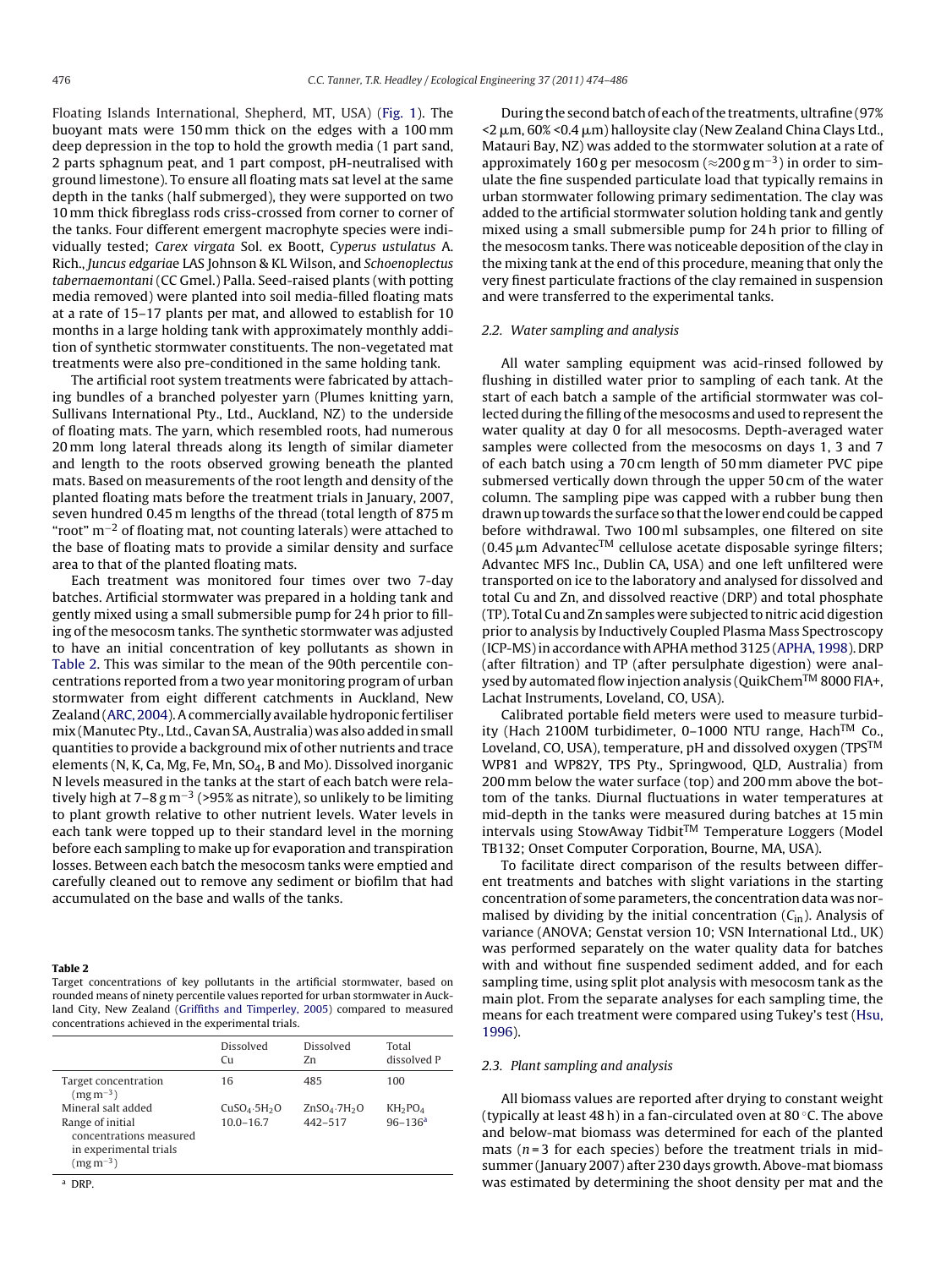dry weight per shoot (cut off at the mat surface) based on a subsample of between 40 and 300 shoots, depending on the growth habit of each species. Below-mat biomass was estimated by harvesting all of the root material protruding below the mat surface within a quadrat of 0.01  $m<sup>2</sup>$  positioned near the centre of the mat.

The biomass of each of the planted mats ( $n = 3$  for each species) was again determined after the treatment trials in May 2007 (365 days growth). On this occasion all of the above and below-mat biomass protruding from the mat surface was harvested. The mean growth rate of plant biomass ( $gm^{-2} d^{-1}$ ) for the period January to May 2007 was calculated for the four selected species by subtracting the plant biomass ( $gm^{-2}$ ) for the 3 test replicates measured in January from that measured in May and then dividing by the number of days for the period of measurement (approximately 135 days). This calculation was made for above-mat and belowmat biomass and then summed to give the total biomass growth rate. Representative dried tissue subsamples of above- and belowmat plant biomass taken before and after the treatment trial were then ground and analysed for macro- and micro-nutrients, including Zn and Cu. Nitrogen was measured by Dumas combustion, and all other elements by Inductively Coupled Plasma Optical Emission Spectrometry (ICP-OES) after nitric acid/hydrogen peroxide digestion.

The shoot base, rhizome and root biomass that had grown within the polyester mat or the associated soil media was difficult to access and so was not included in the biomass measurements or the nutrient and metal analyses. The harvested root material was not specifically cleansed or rinsed of attached biofilm. However, when the FTWs were removed from the tanks at the end of the trials and allowed to drain on a rack, detachment of some loosely held biofilm, and associated flocs and FSS was observed. The biomass and plant uptake measurements reported thus include well attached biofilms, and represent only the potentially harvestable portions of the plants protruding from the mat and soil media.

Before and after the treatment trials, the maximum and 'majority' (visual approximation ∼90 percentile) shoot heights and root lengths were also determined from the upper or lower surface of the mats, respectively, using a graduated ruler. Shoot density was estimated for each mat either by counting the number of shoots on the entire mat, within a  $0.01 \text{ m}^2$  quadrat or within individual clumps, depending on the species' growth habit and relative density of shoots. At the final harvest, the primary root density was estimated by counting the number of individual roots that were protruding from the mat surface within a 0.01  $\mathrm{m}^2$  quadrat. An estimation of the total primary root length and surface area (excluding fine lateral roots) was also made by measuring the length, diameter and biomass of six typical roots from each mat to give the root length and surface area per gram of dry root. These values were then multiplied by the total dry weight of root biomass to give the total root length and surface area per mat.

#### 2.4. Calculation of pollutant removal and plant uptake rates

Mass removals of Cu, Zn and P were determined for the first 3 and complete 7 days of each batch as the initial concentration  $(g m<sup>-3</sup>)$  multiplied by the mesocosm water volume  $(m<sup>3</sup>)$ , minus the concentration multiplied by the water volume on the day of sampling. These were converted to areal mass removal rates  $(g m^{-2} d^{-1})$  by dividing by the area of the floating mat  $(m^2)$  and the time since start of the batch (d). Thus, the removal rates are per floating mat area, not per area of water surface. For brevity, only the mass removals over the first 3 days are reported here as this period is close to the annual average return period of runoff generating storms in Auckland, New Zealand. This is, however, at the



**Fig. 2.** Representative examples of aerial and submersed plant biomass in the vegetated floating mats after one years' culture in synthetic stormwater; (A) Schoenoplectus tabernaemontani; (B) Juncus edgariae; (C) Carex virgate; (D) Cyperus ustilatus. The dimensions of the square floating mats are  $60 \times 60$  cm, with a depth of 15 cm.

lower end of nominal residence times reported for 26 stormwater treatment wetlands in the USA [\(Carleton et al., 2001\).](#page-12-0)

Plant nutrient and metal accumulation was estimated for each species by multiplying the measured above and below-mat plant biomass ( $\rm g\,m^{-2}$ ) before and after the treatment trials by their corresponding tissue concentrations (mg g−1). Plant uptake rates during the treatment trial period (mg m<sup>-2</sup> d<sup>-1</sup>) were calculated as the difference between their accumulated areal mass before and after the treatment trials, divided by the number of days between samplings.

#### **3. Results**

#### 3.1. Plant growth, nutrition and pollutant uptake

A range of growth characteristics of the four test plant species measured at the end of the batch experiments are summarised in [Table 3. T](#page-4-0)he four plant species used in the experiments all showed robust growth on the floating mats, with extensive development of roots through and beneath the floating mats (Fig. 2).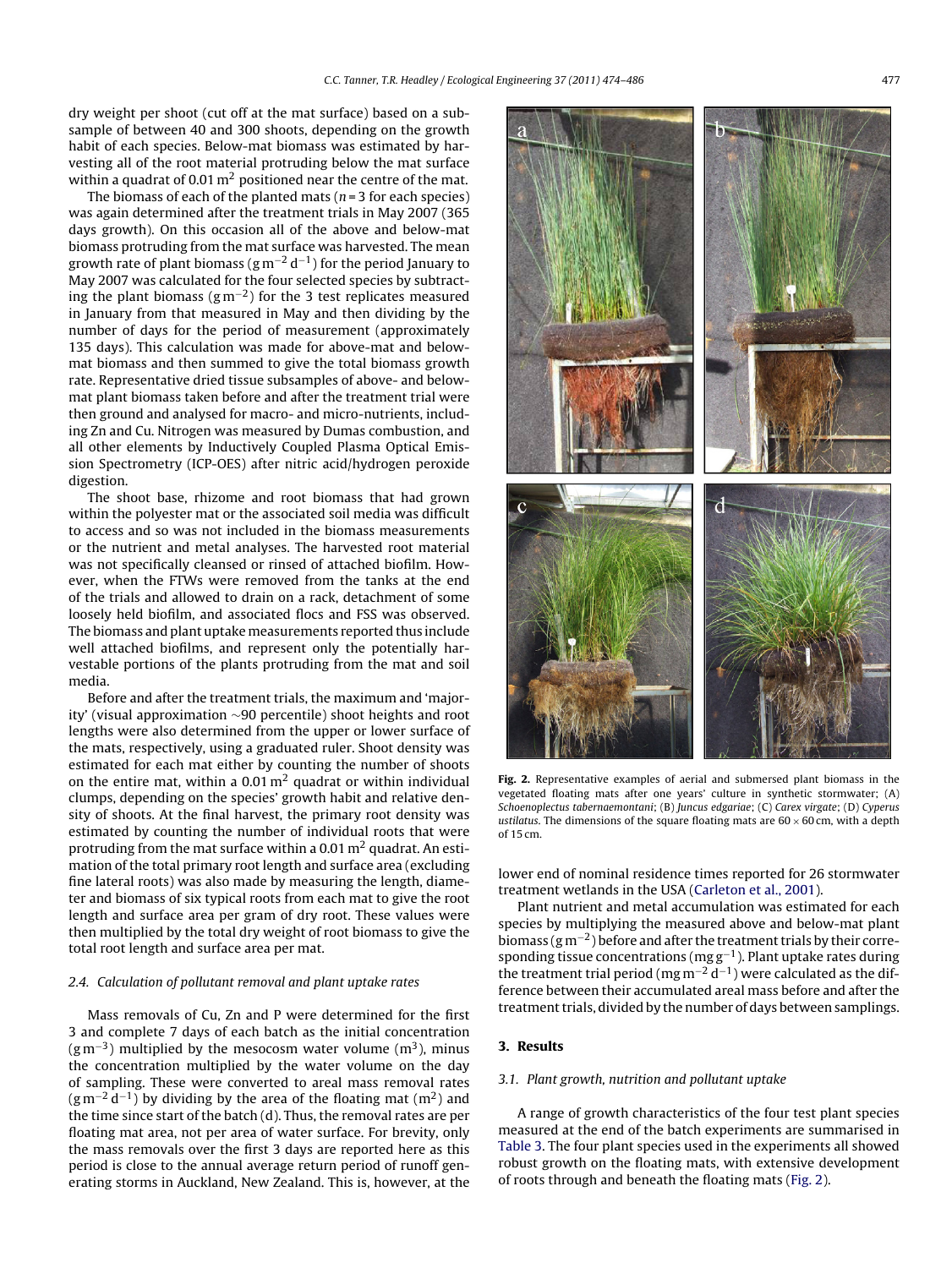|--|

<span id="page-4-0"></span>

|                                                                                      | Above-mat                         |                                                |                                  |                           |                                | Below-mat                                    |                                                             |                               |                                                                                                                                                                                     |                                                           |                                                 |                       | Combined                                                      | Biomass ratio |                        |
|--------------------------------------------------------------------------------------|-----------------------------------|------------------------------------------------|----------------------------------|---------------------------|--------------------------------|----------------------------------------------|-------------------------------------------------------------|-------------------------------|-------------------------------------------------------------------------------------------------------------------------------------------------------------------------------------|-----------------------------------------------------------|-------------------------------------------------|-----------------------|---------------------------------------------------------------|---------------|------------------------|
| Plant species Biomass                                                                | dry weight growth<br>$(g m^{-2})$ | <b>Biomass</b><br>rate#<br>$(g m^{-2} d^{-1})$ | Majority<br>shoot<br>height (cm) | Max. shoot<br>height (cm) | Shoot<br>density<br>$(m^{-2})$ | <b>Biomass</b><br>dry weight<br>$(g m^{-2})$ | <b>Biomass</b><br>growth<br>rate $#$<br>$(g m^{-2} d^{-1})$ | Majority root<br>$depth$ (cm) | Max. depth<br>(cm)                                                                                                                                                                  | <b>Total root</b><br>length <sup>*</sup><br>$(km m^{-2})$ | <b>Total root</b><br>surface area<br>$(m2 m-2)$ | biomass               | Above- and<br>below-mat<br>growth rate<br>$(g m^{-2} d^{-1})$ |               | Above-mat: below-mat   |
| CU                                                                                   | $1528 \pm 199$                    | $8.1 \pm 1.4$ 65 $\pm$ 5                       |                                  | $106 \pm 8$               | $7767 \pm 862$ 329 $\pm$ 37    |                                              | $0.7 \pm 1.0$ 35 $\pm$ 6                                    |                               | $68 \pm 7$                                                                                                                                                                          | $1.0 \pm 0.27$                                            | $4.6 \pm 0.7$                                   |                       | $8.8 \pm 2.0$                                                 | 4.6           |                        |
| <b>CV</b>                                                                            | $2350 \pm 84$                     | $10.3 \pm 1.7$ 81 $\pm$ 8                      |                                  | $149 \pm 5$               | $3647 \pm 560$ 533 $\pm$ 66    |                                              | $1.1 \pm 0.7$ 28 $\pm$ 6                                    |                               | $57 \pm 6$                                                                                                                                                                          | $1.7 \pm 0.48$                                            | $7.8 \pm 2.5$                                   |                       | $11.4 \pm 1.9$                                                | 4.4           |                        |
| JE                                                                                   | $1113 \pm 174$                    | $5.0 \pm 0.1$ 82 $\pm$ 8                       |                                  | $130 \pm 13$              | $2914 \pm 502$ 299 $\pm$ 38    |                                              | $0.05 \pm 0.50$ 48 $\pm$ 17                                 |                               | $87 \pm 12$                                                                                                                                                                         | $3.0 \pm 0.12$                                            | $9.3 \pm 1.8$                                   |                       | $5.0 \pm 0.4$                                                 | 3.7           |                        |
| <b>ST</b>                                                                            | $834 \pm 128$                     | $2.2 \pm 0.7$ 76 $\pm$ 4                       |                                  | $122 \pm 9$               | $1446 \pm 123$ 184 $\pm$ 33    |                                              | $0.8 \pm 0.48$ 24 $\pm$ 2                                   |                               | $62 \pm 6$                                                                                                                                                                          | $3.2 \pm 0.57$                                            | $7.7 \pm 0.65$                                  |                       | $3.0 \pm 1.1$                                                 | 4.5           |                        |
|                                                                                      |                                   |                                                |                                  |                           |                                |                                              |                                                             |                               |                                                                                                                                                                                     |                                                           |                                                 |                       |                                                               |               |                        |
| <b>Table 4</b>                                                                       |                                   |                                                |                                  |                           |                                |                                              |                                                             |                               | Mean plant tissue macro and micro-nutrient concentrations recorded in the above and below-mat biomass of the four test species at the beginning and end of the experimental trials. |                                                           |                                                 |                       |                                                               |               |                        |
| Species                                                                              | Nitrogen (%)                      | Phosphorus (%)                                 |                                  | Potassium (%)             | Sulphur (%)                    | Calcium (%)                                  | Magnesium (%)                                               | Sodium (%)                    | Iron $(\mu$ gg <sup>-1</sup> )                                                                                                                                                      |                                                           | Manganese ( $\mu$ g g <sup>-1</sup> )           | Zinc $(\mu g g^{-1})$ | Copper $(\mu g g^{-1})$                                       |               | Boron $(\mu g g^{-1})$ |
|                                                                                      |                                   |                                                |                                  |                           |                                |                                              |                                                             |                               |                                                                                                                                                                                     |                                                           |                                                 |                       |                                                               |               |                        |
| 1.1                                                                                  |                                   | 0.32                                           | 1.8                              |                           | 0.28                           | 0.49                                         | 0.19                                                        | 0.60                          | 59                                                                                                                                                                                  | 140                                                       |                                                 | 26                    | 6                                                             |               | 12                     |
| Start of trial $(\pm$ January)<br>Above-mat biomass<br><b>CU</b><br>1.0<br><b>CV</b> |                                   | 0.40                                           | 1.7                              |                           | 0.13                           | 0.29                                         | 0.19                                                        | 0.02                          | 98                                                                                                                                                                                  | 180                                                       |                                                 | 24                    | $\overline{7}$                                                |               | 11                     |
| 1.1<br>JE<br>1.2<br><b>ST</b>                                                        |                                   | 0.22<br>0.24                                   | 1.5<br>2.1                       |                           | 0.20<br>0.41                   | 0.32<br>0.40                                 | 0.10<br>0.17                                                | 0.05<br>0.88                  | 42<br>37                                                                                                                                                                            | 110<br>420                                                |                                                 | 44<br>29              | 5<br>$\overline{5}$                                           |               | 10<br>12               |

| Species   | Nitrogen (%)                   | Phosphorus (%) | Potassium (%) | Sulphur $(\%)$ | Calcium $(\%)$ | Magnesium (%) | Sodium (%) | Iron $(\mu g g^{-1})$ | Manganese ( $\mu$ g g <sup>-1</sup> ) | Zinc $(\mu g g^{-1})$ | Copper $(\mu g g^{-1})$ | Boron $(\mu g g^{-1})$ |
|-----------|--------------------------------|----------------|---------------|----------------|----------------|---------------|------------|-----------------------|---------------------------------------|-----------------------|-------------------------|------------------------|
|           | Start of trial $(\pm$ January) |                |               |                |                |               |            |                       |                                       |                       |                         |                        |
|           | Above-mat biomass              |                |               |                |                |               |            |                       |                                       |                       |                         |                        |
| <b>CU</b> | 1.1                            | 0.32           | 1.8           | 0.28           | 0.49           | 0.19          | 0.60       | 59                    | 140                                   | 26                    | 6                       | 12                     |
| <b>CV</b> | 1.0                            | 0.40           | 1.7           | 0.13           | 0.29           | 0.19          | 0.02       | 98                    | 180                                   | 24                    | $\overline{7}$          | 11                     |
| JE        | 1.1                            | 0.22           | 1.5           | 0.20           | 0.32           | 0.10          | 0.05       | 42                    | 110                                   | 44                    | 5                       | 10                     |
| <b>ST</b> | 1.2                            | 0.24           | 2.1           | 0.41           | 0.40           | 0.17          | 0.88       | 37                    | 420                                   | 29                    | 5                       | 12                     |
|           | <b>Below-mat biomass</b>       |                |               |                |                |               |            |                       |                                       |                       |                         |                        |
| CU        | 0.8                            | 0.13           | 0.8           | 0.20           | 0.51           | 0.32          | 0.68       | 417                   | 110                                   | 670                   | 35                      | 54                     |
| <b>CV</b> | 0.6                            | 0.12           | 1.1           | 0.10           | 0.16           | 0.27          | 0.50       | 130                   | 68                                    | 270                   | 10                      | 11                     |
| JE        | 0.7                            | 0.18           | 1.2           | 0.12           | 0.28           | 0.13          | 0.34       | 612                   | 90                                    | 220                   | 17                      | 39                     |
| <b>ST</b> | 1.0                            | 0.14           | 0.9           | 0.82           | 0.24           | 0.42          | 1.06       | 193                   | 150                                   | 860                   | 17                      | 41                     |
|           | End of trial $(\pm May)$       |                |               |                |                |               |            |                       |                                       |                       |                         |                        |
|           | Above-mat biomass              |                |               |                |                |               |            |                       |                                       |                       |                         |                        |
| CU        | 1.3                            | 0.17           | 2.3           | 0.14           | 0.29           | 0.10          | 0.44       | 40                    | 44                                    | 32                    | $\overline{7}$          | 8                      |
| <b>CV</b> | 1.1                            | 0.17           | 2.0           | 0.15           | 0.33           | 0.17          | 0.05       | 49                    | 180                                   | 64                    | 8                       | 8                      |
| JE        | 1.2                            | 0.17           | 1.7           | 0.18           | 0.24           | 0.09          | 0.08       | 30                    | 92                                    | 110                   | 7                       | 8                      |
| <b>ST</b> | 1.4                            | 0.16           | 2.3           | 0.50           | 0.6            | 0.15          | 0.67       | 36                    | 110                                   | 70                    | $\overline{7}$          | $\overline{7}$         |
|           | <b>Below-mat biomass</b>       |                |               |                |                |               |            |                       |                                       |                       |                         |                        |
| CU        | 0.9                            | 0.09           | 0.7           | 0.16           | 0.62           | 0.22          | 0.60       | 763                   | 170                                   | 1700                  | 47                      | 14                     |
| <b>CV</b> | 0.8                            | 0.06           | 1.6           | 0.11           | 0.17           | 0.18          | 0.35       | 262                   | 83                                    | 510                   | 21                      | 9                      |
| JE        | 0.9                            | 0.10           | 0.9           | 0.15           | 0.38           | 0.09          | 0.48       | 329                   | 130                                   | 990                   | 34                      | 13                     |
| <b>ST</b> | 0.9                            | 0.10           | 1.0           | 0.57           | 0.36           | 0.28          | 0.90       | 230                   | 170                                   | 1000                  | 33                      | 13                     |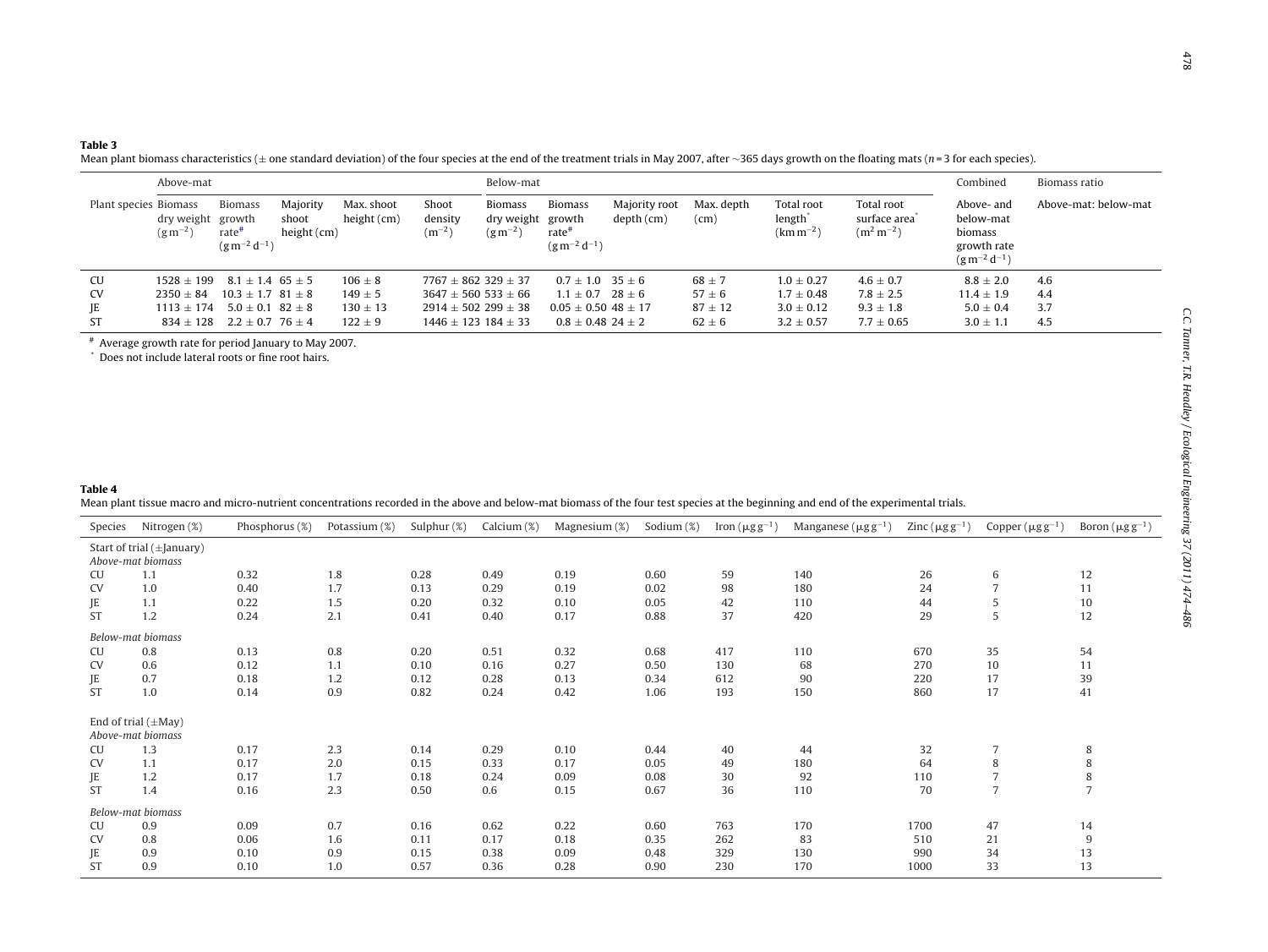|                  | Estimated mean plant uptake rates of Cu, Zn and P ±standard deviations) for |           |                                                                                                |                         | the four test species, and their percentage of overall removal rates measured over the 7 day batch periods in the absence of FSS additions. |                                                       |                                     |                                                                       |                   |                                     |                                 |                                       |
|------------------|-----------------------------------------------------------------------------|-----------|------------------------------------------------------------------------------------------------|-------------------------|---------------------------------------------------------------------------------------------------------------------------------------------|-------------------------------------------------------|-------------------------------------|-----------------------------------------------------------------------|-------------------|-------------------------------------|---------------------------------|---------------------------------------|
| species<br>Plant | Copper uptake                                                               |           |                                                                                                |                         | Zinc uptake                                                                                                                                 |                                                       |                                     |                                                                       | Phosphorus uptake |                                     |                                 |                                       |
|                  | Above-mat                                                                   | Below-mat | $mg\,m^{-2}\,d^{-1}$ ) ( $mg\,m^{-2}\,d^{-1}$ ) ( $mg\,m^{-2}\,d^{-1}$ ) removal rate<br>Total | Percentof FTW Above-mat | $(mg\,m^{-2}\,d^{-1})$ $(mg\,m^{-2}\,d^{-1})$                                                                                               | Below-mat                                             | $(mg\,m^{-2}\,d^{-1})$<br>Total     | removal rate $(mg\,m^{-2}\,d^{-1})$<br>Percent of FTW Above-mat<br>s, |                   | $(mg\,m^{-2}\,d^{-1})$<br>Below-mat | $(mg\,m^{-2}\,d^{-1})$<br>Total | removal rate $(\%)$<br>Percent of FTW |
|                  |                                                                             |           | $0.061 \pm 0.011$ $0.054 \pm 0.029$ $0.114 \pm 0.031$ $3.0%$                                   |                         | $0.282 + 0.048$                                                                                                                             |                                                       | $3.027 \pm 0.685$ 3.309 $\pm 0.687$ | 6.3%                                                                  | $8.64 \pm 2.58$   | $-0.13 + 0.98$                      | $8.51 \pm 2.76$                 | $>100\%$                              |
|                  | $0.089 \pm 0.016$                                                           |           | $0.054 \pm 0.014$ 0.143 $\pm$ 0.021                                                            | 3.9%                    | $0.934 \pm 0.065$                                                                                                                           | $1.228 \pm 0.371$                                     | $2.162 \pm 0.377$                   | 10.1%                                                                 | $1.54 \pm 8.61$   | $-1.04 \pm 1.27$                    | $0.50 + 8.70$                   | 4%                                    |
|                  |                                                                             |           | $0.041 \pm 0.011$ $0.038 \pm 0.015$ $0.079 \pm 0.019$                                          | 2.5%                    | $0.760 \pm 0.151$                                                                                                                           | $1.703 \pm 0.316$                                     | $2.463 \pm 0.350$                   | 8.5%                                                                  | $6.87 + 3.49$     | $-1.67 \pm 1.31$                    | $5.20 \pm 3.73$                 | $>100\%$                              |
|                  |                                                                             |           | $0.024 \pm 0.008$ $0.036 \pm 0.009$ $0.059 \pm 0.012$ $1.8\%$                                  |                         |                                                                                                                                             | $0.320 \pm 0.072$ $0.881 \pm 0.319$ $1.201 \pm 0.327$ |                                     | 5.9%                                                                  | $0.30 \pm 2.73$   | $0.57 \pm 0.41$                     | $0.87 + 2.77$                   |                                       |
|                  | P released in these treatments.                                             |           |                                                                                                |                         |                                                                                                                                             |                                                       |                                     |                                                                       |                   |                                     |                                 |                                       |

**Table 5**

### **Table 6**

Summary statistics for pH, electrical conductivity and temperature during the treatment trial batches. Statistics are based on individual measurements from all treatments.

| Parameter          | υH  | EC ( $\mu$ S cm <sup>-1</sup> ) | Water temperature $(°C)$ |
|--------------------|-----|---------------------------------|--------------------------|
| Mean               | 7.2 | 253                             | 17.5                     |
| Standard deviation | 0.3 | 5.5                             | 0.75                     |
| Maximum            | 77  | 265                             | 22.7                     |
| Minimum            | 6.5 | 226                             | 119                      |
|                    |     |                                 |                          |

Average above-mat dry weight biomass of 834-2350 g m<sup>2</sup> and root biomass of 184–533  $gm^2$  (both highest for Carex virgata) and average species above:below-mat biomass ratios between 3.7 and 4.5 were recorded at the end of the trial after one years' growth. The 90 percentile depth of roots for the four test species averaged between 24 and 48 cm below the mat, with maximum root depths of up to 87 cm recorded for Juncus edgariae. However, this species showed minimal increase in below-mat biomass (0.05 g m<sup>-2</sup> d<sup>-1</sup>) during the course of the experiments.

The harvestable above and below mat plant biomass growth rates over the experimental period ranged from 3.0 to 11.4 g DW m−<sup>2</sup> d−<sup>1</sup> ([Table 3\).](#page-4-0) Tissue nutrient/metal concentrations recorded at the beginning and end of the experimental trials are shown in [Table 4. O](#page-4-0)verall, the tissue nutrient/metal levels were relatively similar between all test species. Tissue concentrations of P, S, Mg, Mn and B concentrations showed general declines during the course of the experimental trials, while Zn and Cu concentrations increased.

Mean plant uptake rates of 0.059–0.114 mg Cu m<sup>-2</sup> d<sup>-1</sup>, 1.2–3.3 mg Zn m<sup>-2</sup> d<sup>-1</sup>, and 0.5–8.5 mg P m<sup>-2</sup> d<sup>-1</sup> were recorded for the test species (Table 5). This corresponded to <4% of the overall Cu removal rates,  $\leq$ 10% of the Zn removal rates, and between 4% and more than 100% of the DRP removal rates recorded over the 7-day experimental batches (see Section [3.3\).](#page-6-0) Plant Cu uptake was relatively equally divided between above and below-mat plant tissues, while the majority of plant Zn uptake was associated with below-mat roots and the majority of plant P uptake with above-mat shoots. There was considerable variability in P uptake between the four species, with Cyperus ustilatus and Juncus edgariae attaining much higher overall uptake rates (8.5 and 5.2 mg m<sup>-2</sup> d<sup>-1</sup>, respectively) than Schoenoplectus tabernaemontani  $(0.87 \,\mathrm{mg\,m^{-2}\,d^{-1}})$  and Carex virgata (0.5 mg m<sup>-2</sup> d<sup>-1</sup>).

### 3.2. Physico-chemical responses

Conductivity, pH, temperature and dissolved oxygen measured near the top and bottom of the tanks between late morning and early afternoon were very similar with no indication of thermal stratification. Conductivity and pH varied little between batches and treatments, or over the course of each batch (Table 6). Water temperatures varied diurnally by  $3-5$  °C and from day to day in response to ambient weather conditions. Water temperatures, measured at the time of sampling, were a few degrees higher  $(P< 0.05)$  at 3- and 7-day samplings for one batch including C, M, MS and CV treatments without fine sediment addition, but otherwise overall temperature ranges were not significantly different between batches and treatments (Table 6).

Dissolved oxygen levels generally remained above 75% saturation in the non-planted C, M, MS and AR treatments ([Fig. 3\).](#page-6-0) In some batches the non-planted treatments with added growth media (MS and AR) showed significantly lower oxygen saturation  $(P < 0.05)$ than those without any growth media. Dissolved oxygen showed greatest depression in the planted FTW treatments. Lowest oxygen levels (P < 0.05; ∼30–40% saturation after 7 days) occurred in the two higher mean biomass treatments (CU and CV), and interme-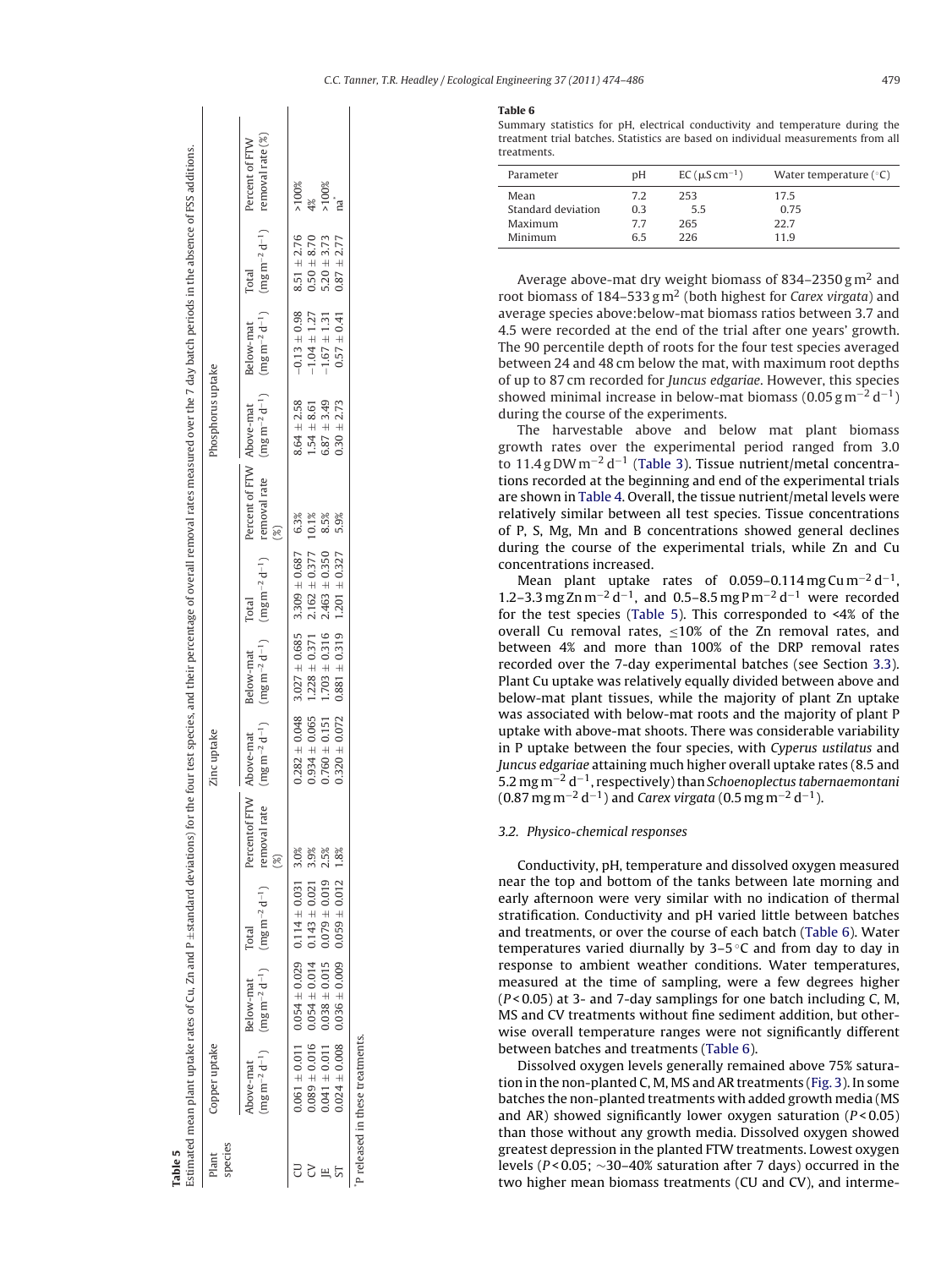<span id="page-6-0"></span>

**Fig. 3.** Mean percent saturation of dissolved oxygen (DO) in the water 20 cm from the bottom of the mesocosm tanks throughout the batches. The error bars show the standard error of the difference for each sampling time.

diate levels ( $P < 0.05$ ; 50–60% saturation after 7 days) in the two treatments with lower mean biomass (JE and ST).

### 3.3. Pollutant responses

#### 3.3.1. Metals

There were very small differences between dissolved and total metal concentrations during the course of the experiments, even with addition of the fine sediment, so for brevity only the total metal concentrations from batches without FSS addition are presented. Full results including dissolved and total metal concentrations and results of ANOVA for experiments with and without FSS addition are summarised in [Appendices A and](#page-11-0) [B.](#page-11-0)

The initial concentrations of total Cu in the treatments without FSS addition ranged from 10 to 17 mg m−3, of which more than 90% was soluble. The planted floating wetlands achieved the greatest reduction in total Cu concentrations (P < 0.05; 65–75% after seven days; Fig. 4), followed by the synthetic root treatment (P < 0.05; 50% after seven days). The MS and M treatments achieved an intermediate degree of total Cu removal (43% and 30% reductions after 7 days, respectively). There was little change in the total Cu concentrations in the control treatments over the 7-day batch. After 3 and 7 days there were significant differences (P < 0.05) between the FTWs planted with different species. At mass loadings of 11.1 mg m<sup>-2</sup> d<sup>-1</sup>, total Cu removal rates in the planted treatments translated to between 5.6 and 7.7 mg m<sup>-2</sup> d<sup>-1</sup> over the first 3 days, compared to 0.8 mg m<sup>-2</sup> d<sup>-1</sup> in the control (Table 7). In the planted treatments there was a strong linear correlation between mass areal removal rates (over the initial 3 days) and the above-mat  $(r^2 = 0.98)$  or total plant biomass  $(r^2 = 0.97)$ .



**Fig. 4.** Changes in mean total copper concentration  $(C/C_{\text{in}})$  for the treatments without fine suspended sediment addition. Initial concentrations  $(C_{in})$  ranged from 10 to 17 mg m<sup>-3</sup>. The error bars show the standard error of the difference for each sampling time.

The initial concentrations of Zn in the artificial stormwater ranged between 440 and 490 mg m<sup>-3</sup> with 95% in dissolved forms. Zinc removal varied substantially for different planted and nonplanted treatments [\(Fig. 5\)](#page-7-0), with less than 40% concentration reductions achieved by any treatments after 7 days. All of the treatments that included floating mats removed more total Zn than the controls, which showed negligible removal. Intermediate removal occurred for the M, JE and ST treatments (not significantly different from each other at  $P < 0.05$  after 7 days). The MS, AR and CU treatments achieved the greatest reduction of total Zn (not significantly different from each other at  $P < 0.05$  after 7 days). Addition of the peat-based growth media (e.g. MS and AR) significantly increased removal above that of the mat alone (M). This greater removal also occurred for mats containing growth media planted with CU, but not for mats planted with JE or ST or CV. Except for the control (11 mg m<sup>-2</sup> d<sup>-1</sup>), mass removal rates of Zn were, however, relatively high overall for treatments containing mats, ranging from 25 to 104 mg m<sup>-2</sup> d<sup>-1</sup> over the first 3 days (Table 7) at Total Zn mass loadings of 343–353 mg m<sup>-2</sup> d<sup>-1</sup>.

### 3.3.2. Phosphorus

The initial concentrations of TP ranged from 96 to 136 mg m−<sup>3</sup> of which 85–90% was in dissolved reactive forms. There were notable differences with respect to DRP and TP removal in the presence and absence of fine suspended sediment addition ([Fig. 6\).](#page-7-0) Without FSS addition, DRP and TP levels were relatively unchanged in the control or when a floating mat without soil (M) was added. However, DRP and TP levels rose significantly  $(P < 0.05)$  in the non-planted treatments with soil added to the mat (MS ∼ 20% DRP and 40% TP increases after 7 days), and rose even further  $(P < 0.05)$  when artificial roots were added (AR ∼ 60% DRP and 80% TP increases after 7

**Table 7**

Mean areal mass removal rates ± standard deviations for total copper and total zinc (without FSS addition), DRP (with and without FSS addition), and fine particulate (turbidity) percentage reductions (with FSS addition) for the treatments over the first 3 days of the batches.

| Treatment | Cu removal rate<br>$(mg\,m^{-2}\,d^{-1})$ | Zn removal rate<br>$(mg\,m^{-2}\,d^{-1})$ | $DRP$ removal $-FSS$ )<br>$(mg\,m^{-2}\,d^{-1})$ | DRP removal + FSS)<br>$(mg\,m^{-2}\,d^{-1})$ | Fine particulate (turbidity)<br>(% reduction) |
|-----------|-------------------------------------------|-------------------------------------------|--------------------------------------------------|----------------------------------------------|-----------------------------------------------|
|           | $0.8 \pm 0.07$                            | $11.4 \pm 3.66$                           | $13.3 \pm 3.23$                                  | $-2.9 + 0.72$                                | $16.6 \pm 0.17$                               |
| M         | $3.3 + 0.13$                              | $41.3 + 8.65$                             | $5.4 \pm 2.14$                                   | $-7.2 \pm 0.72$                              | $20.6 + 0.40$                                 |
| <b>MS</b> | $4.0 + 0.11$                              | $100.5 + 3.34$                            | $0.0 + 7.15$                                     | $-16.4 + 4.12$                               | $21.0 + 0.62$                                 |
| AR        | $4.3 \pm 0.39$                            | $83.3 + 10.79$                            | $-24.7 + 1.54$                                   | $-2.7 \pm 0.43$                              | $26.8 \pm 0.42$                               |
| CU        | $7.0 \pm 0.16$                            | $104.3 \pm 5.99$                          | $1.8 \pm 5.89$                                   | $26.5 \pm 7.02$                              | $42.2 \pm 1.76$                               |
| <b>CV</b> | $7.7 \pm 0.48$                            | $24.7 \pm 8.16$                           | $26.9 \pm 5.61$                                  | $2.7 \pm 4.18$                               | $33.7 \pm 0.40$                               |
| JE        | $5.7 \pm 0.67$                            | $47.8 + 19.09$                            | $-3.34 + 1.18$                                   | $15.2 + 0.43$                                | $36.8 + 0.69$                                 |
| <b>ST</b> | $5.6 \pm 0.23$                            | $37.0 \pm 5.40$                           | $-0.77 + 4.08$                                   | $15.7 \pm 4.73$                              | $35.6 \pm 1.84$                               |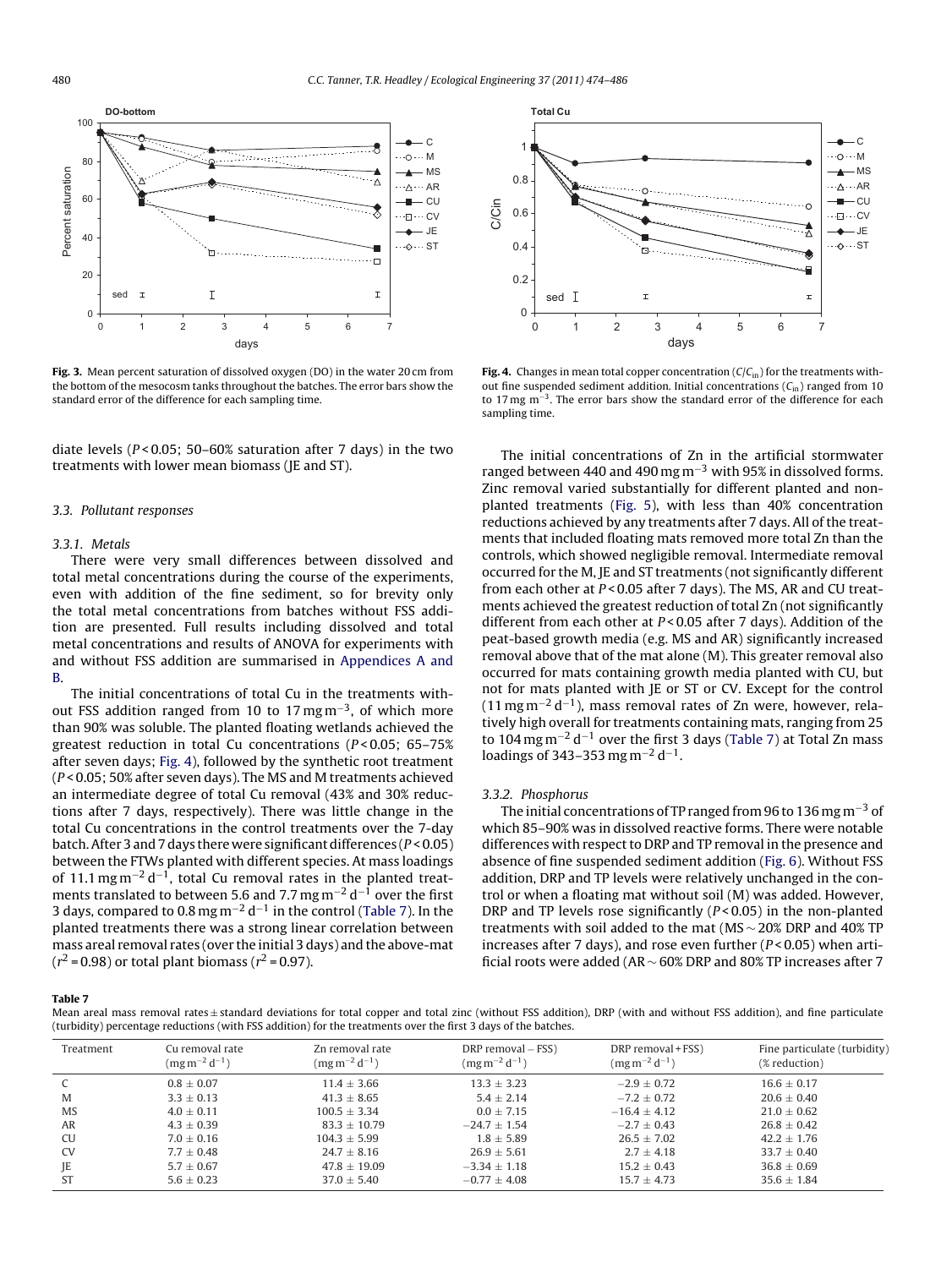<span id="page-7-0"></span>

**Fig. 5.** Changes in mean total zinc concentration  $(C/C_{\text{in}})$  for the treatments without fine suspended sediment addition. Initial concentrations  $(C_{in})$  ranged from 440 to 490 mg m−3. The error bars show the standard error of the difference for each sampling time.

days, respectively). In the presence of both soil and plants DRP and TP levels stayed either relatively stable (ST and JE) or were reduced significantly (CU and CV; ∼20–50% reduction after 7 days).

With FSS addition, both DRP and TP levels in the MS treatment rose during the 7-day batches, but not in the presence of the artificial roots (AR; 12% DRP and 15% TP reduction). Again both DRP and TP removals were negligible in the C and M treatments, but in the planted treatment ranged from 30% to 60% DRP and 28% to 58% TP removal after 7 days. Mean areal mass removals of DRP measured over the first 3 days in treatments with FSS addition ranged from  $-3$  to 27 mg m<sup>-2</sup> d<sup>-1</sup> for the planted treatments ([Table 7\),](#page-6-0) at DRP mass loadings of 179–231 mg m−2. Curiously, CU, which showed the greatest removal of all the planted treatments in the absence of FSS, recorded the lowest removal in the presence of FSS.

### 3.3.3. Turbidity

The initial turbidity in the treatments with FSS addition was consistently 10.2 NTU, and the initial Total Suspended Solids (TSS) concentration was  $7.7-10 \text{ g m}^{-3}$ . However, the majority of FSS in suspension was finer than the 0.45  $\mu$ m pore size of the filter paper used for the TSS analyses. The turbidity resulting from this very fine particulate fraction was most effectively reduced [\(Fig. 7](#page-8-0) and [Table 7\)](#page-6-0) by the planted floating wetlands ( $P < 0.05$ ; 34–42% and 57–67% reduction after 3 and 7 days, respectively), followed by the floating mats with synthetic roots (27% and 36% reduction after 3 and 7 days, respectively). The turbidity reductions in the M and MS treatments (21% and 30% reduction after 3 and 7 days, respectively) were only slightly better than the controls (17% and 23% reduction after 3 and 7 days, respectively). Some later batches were allowed to continue on for a second week. The turbidity in the CV treatment declined to less than 1 NTU after 14 d, while it



**Fig. 6.** Changes in mean TP and DRP concentration ( $C/C_{\text{in}}$ ) for treatments with and without fine suspended sediment (FSS) addition. Initial concentrations ( $C_{\text{in}}$ ) ranged from 88 to 116 mg DRP m<sup>-3</sup> and 96 to 136 mg TP m<sup>-3</sup>. The error bars show the standard error of the difference for each sampling.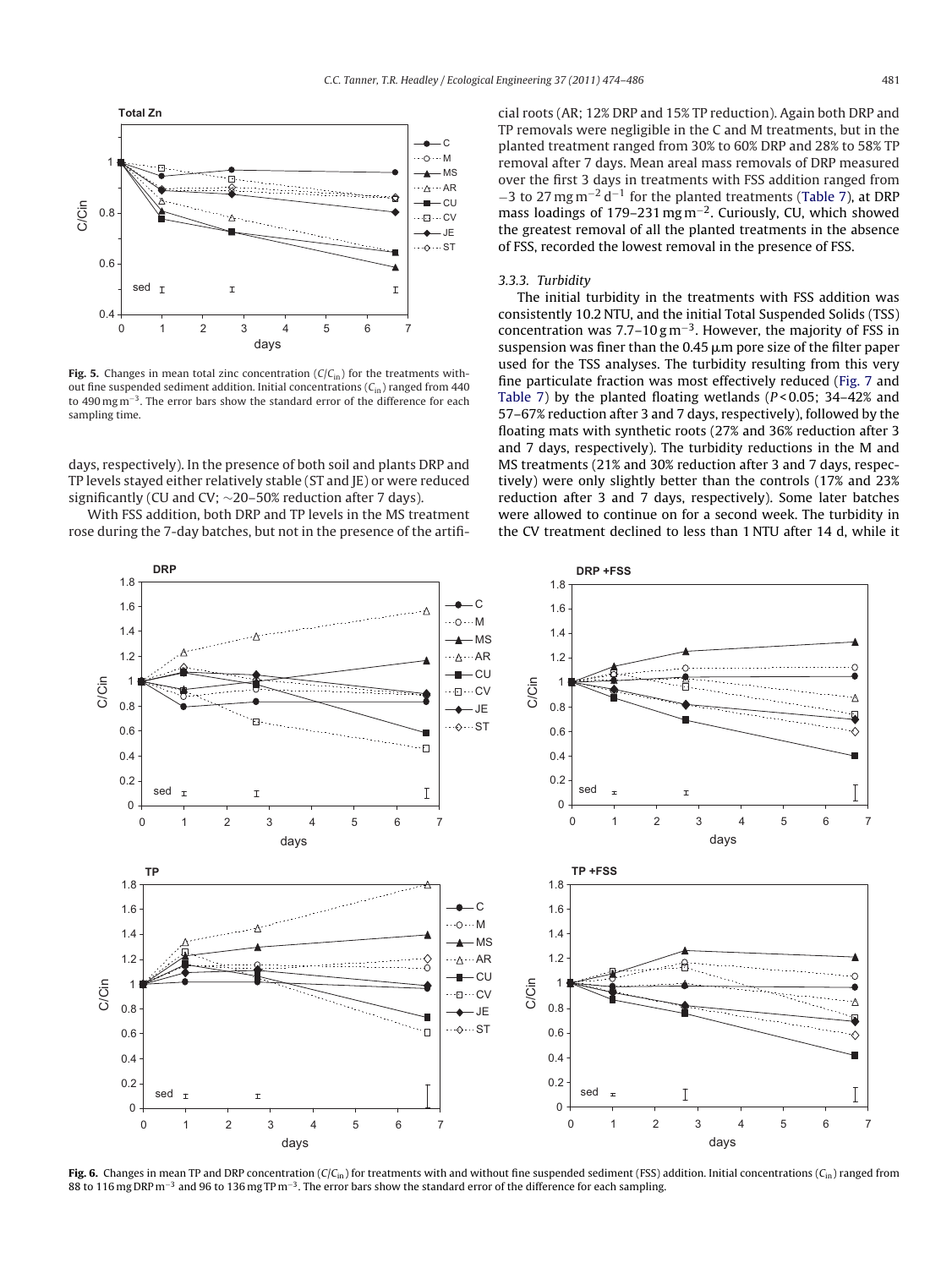<span id="page-8-0"></span>

**Fig. 7.** Changes in mean turbidity ( $C/C_{\text{in}}$ ) measured 20 cm below the water surface of the tanks for the treatments with fine sediment added ( $n=3$ ). Mean initial concentrations  $(C_{in})$  were consistently 10.2 NTU. The error bars show the standard error of the difference for each sampling time.

was still at  $6.9 \pm 0.123$  NTU in the controls, and  $6.23 \pm 0.09$  and  $5.82 \pm 0.166$  NTU in the M and MS treatments, respectively (data not shown).

### **4. Discussion**

### 4.1. Plant growth, nutrition and pollutant uptake

The four wetland plant species selected for the experiments all showed good growth rooted in the fibrous floating mats supplied with artificial stormwater. These indigenous species were chosen because they are capable of forming a dense perennial sward of moderate stature (∼1–1.5 m above-mat height). This enables them to compete successfully with weeds and resist grazing and trampling damage by wildlife, but minimises the risk of the FTWs being flipped over by the wind. Apart from Schoenoplectus tabernaemontani, these species also retain live green shoots year-round without significant winter senescence under the mild temperate conditions of New Zealand. This generally improves aesthetics and makes them easier to manage in urban green-space applications.

The mean biomass and tissue nutrient levels recorded for Schoenoplectus tabernaemontani at the end of the present study (one years' growth) were at the lower end of the range found in gravel-bed constructed wetlands supplied with nutrient-rich agricultural wastewaters [\(Tanner, 2001\).](#page-12-0) However, they were well within the normal range found for this species in natural stands ([Tanner, 2001\).](#page-12-0) To the best of our knowledge, no comparative quantitative growth or nutritional data is available for any of the other test species.

The range of tissue nutrient concentrations found for the FTW grown plants in the present study were broadly similar to nutrient levels recorded for 8 emergent macrophyte species grown in gravel-bed wetland mesocosms supplied with agricultural wastewaters by [Tanner \(1996\),](#page-12-0) except that P and Mn concentrations were relatively lower, and Zn in below-mat tissues was relatively higher in the present study. Cu and Zn tissue concentrations in the present study were at the lower end of the range reported for 5 emergent aquatic species growing in contaminated urban streams in southeast Queensland, Australia ([Cardwell](#page-12-0) [et al., 2002\),](#page-12-0) and substantially lower than reported for 12 wetland species in metal-contaminated sites in China associated with metal mines, processing and industrial sites [\(Deng et al., 2004\).](#page-12-0) This likely reflects the relatively lower metal levels in the artificial urban stormwater used in the present study, and lack of plant access to sediment stores in the FTWs.

Tissue elemental concentrations were relatively similar between the test species, but differences in growth rates over the experimental period resulted in a broad range of plant uptake rates. Additional plant uptake is also likely to have occurred into plant bases, rhizomes and roots contained within the fibrous matrix of the floating mats, which were not able to be sampled in this study. For mature Schoenoplectus tabernaemontani stands growing in subsurface-flow wetlands treating nutrient-rich wastewaters, [Tanner \(2001\)](#page-12-0) found all of the rhizome biomass and 45–65% of below-ground root biomass in the upper 100 mm of the gravel media. All together this constituted ∼20–30% of total plant biomass. Even allowing for such additional unsampled biomass, plant uptake in the present study could not be considered to be a dominant removal mechanism (except possibly for DRP removal in the CU treatment in the absence of FSS). For example, adding an additional 30% metal uptake to that recorded above and below the floating mat, our results suggest that at most 5% of the Cu and 13% of the Zn removal rates recorded in the mesocosm experiments could be attributed to plant uptake. This relatively minor role of plant assimilation in wetland metal removal is consistent with other studies of surface-flow systems receiving metal contaminated inflows [\(Dubinski et al., 1986; Sinicrope et al.,](#page-12-0) [1992; Murray-Gulde et al., 2005\).](#page-12-0)

### 4.2. Influence of FTW components on physico-chemical conditions

Water temperatures, pH ( $\sim$  neutral) and conductivity in the mesocosms were minimally affected by the presence or absence of various components of the FTWs. However, daytime dissolved oxygen saturation in the water column varied markedly between treatments. Oxygen saturation was slightly reduced in the unplanted mesocosms with floating mats containing soil media (MS and AR), but became markedly reduced over the 7-day batch periods in treatments with planted floating mats. The reduced oxygen concentrations found beneath planted FTWs, but not those with artificial roots (AR), indicates a higher respiration rate from live and dead plant roots and/or attached biofilms. This higher respiration may have been fuelled by release of plant root exudates and secretions [\(Lynch and Whipps, 1990; Neori et al.,](#page-12-0) [2000\),](#page-12-0) leachates from aerial plant tissues, or decomposing plant and microbial biomass ([Davis and van der Valk, 1978; Sala and](#page-12-0) [Jurgens, 2004; Vahatalo and Wetzel, 2008\).](#page-12-0) Of the 30–70% of net photosynthetically fixed carbon estimated to be translocated to below-ground plant tissues, 40–90% ( $\sim$ 50–300 g m<sup>-2)</sup>) is estimated to be respired by roots or released into the rhizosphere ([Lynch and](#page-12-0) [Whipps, 1990\).](#page-12-0)

Such reduction in root-zone dissolved oxygen levels in the presence of the plants is perhaps surprising given the well-known capability of wetland plants to transport atmospheric oxygen internally though aerenchymous tissues, and to release oxygen into their rhizospheres [\(Armstrong, 1979; Reddy et al., 1989\).](#page-12-0) It is, however, consistent with experimental and modelling studies that show that the rate of oxygen release from wetland plant roots depends on the relative strength of the external oxygen demand ([Armstrong et al., 1990; Sorrell and Armstrong, 1994; Sorrell, 1999\).](#page-12-0) Free-oxygen was still present in the water column beneath the planted FTWs and the external oxygen demand would therefore have been relatively low compared to that common in anaerobic wetland sediments. The results suggest that any oxygen released by the roots was more than outweighed by the additional respiratory oxygen demand associated with plant roots and associated biofilms.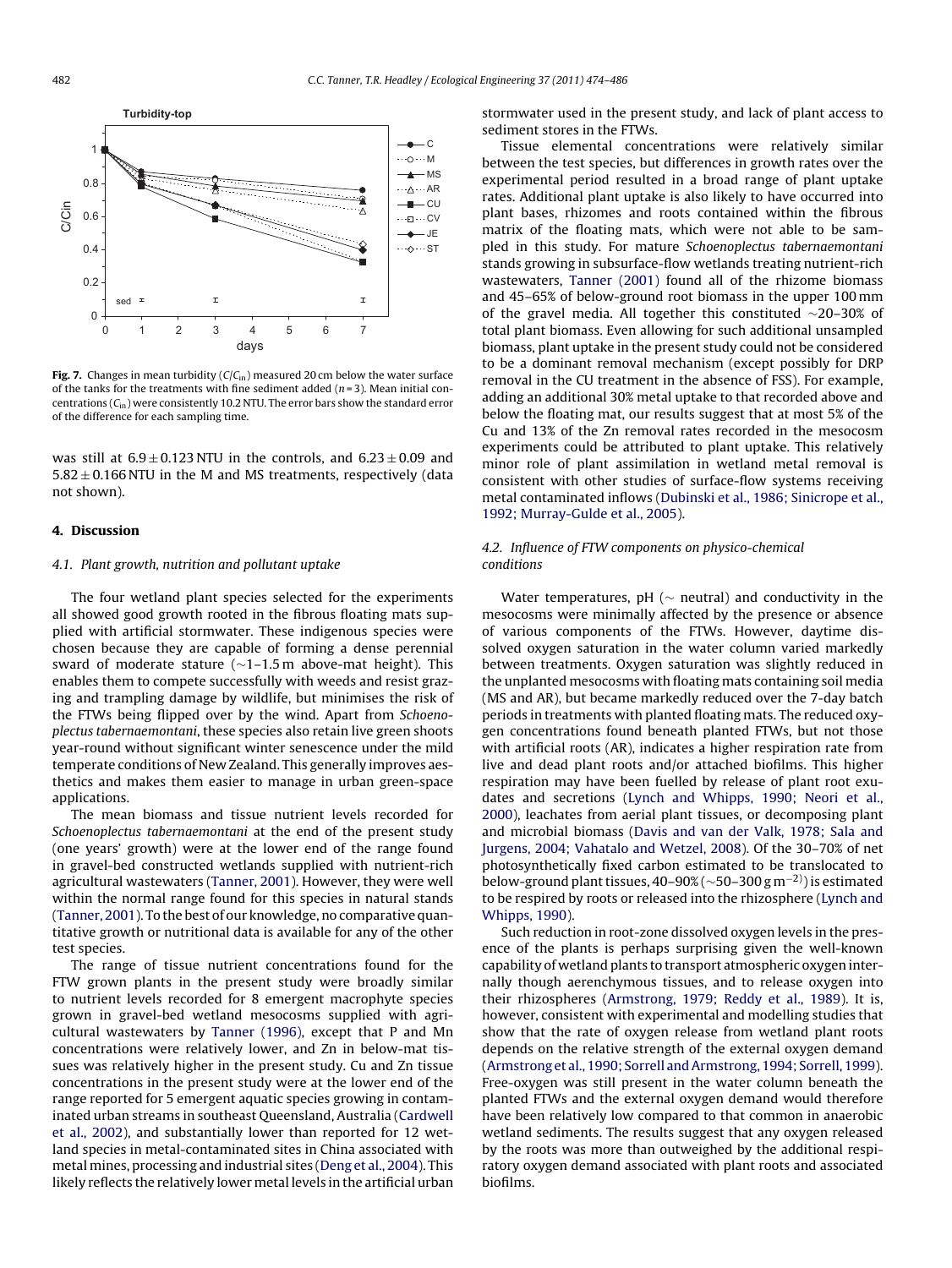<span id="page-9-0"></span>Although our measurements taken around mid-day showed dissolved oxygen levels in the water column still remained above 30–60% saturation beneath the planted FTWs, it is likely that oxygen levels would have become further depressed overnight in the absence of photosynthetic oxygen production. Anoxic and anaerobic microzones are likely to have occurred within the floating mats, soil media, and biofilms, with the potential to influence pollutant transformations (e.g. microbial denitrification), and retention of phosphorus and metals [\(Reddy and DeLaune, 2008\).](#page-12-0)

### 4.3. Pollutant removal

### 4.3.1. Potential fate of pollutants

None of the stormwater pollutants investigated in this study (fine inorganic SS, Zn, Cu and P) are likely to have significant volatilisation or gaseous transformation losses under the conditions of the experiments ([Reddy and DeLaune, 2008\).](#page-12-0) Depth-integrated sampling of the water column in the experimental tanks, and analysis for both dissolved and total concentrations (including suspended particulate fractions) means that any reductions measured in the water must have been retained in the tanks, either within or on the surfaces of the floating mats, soil media, plants, artificial roots or on the base or sides of the tanks.

Although each of the experiments reported here were of relatively short duration (one week), the floating mats, and associated soils and plants (where present) had been established and preacclimatised in artificial stormwater containing similar levels of metals and nutrients. Therefore rates of uptake into plant and microbial biomass, adsorption to soils, material surfaces, biofilm extracellular polymeric substances ([Freeman et al., 1995; Pal and](#page-12-0) [Paul, 2008\)](#page-12-0) and embedded organic matter (attached to plant roots, the polyester mat matrix, and artificial roots) are likely to have been reasonably representative of operational conditions in treatment systems subject to pulsed stormwater inflows.

The internal surface area of the experimental tanks presented a potentially significant area ( $\sim$ 3.8 m<sup>2</sup>) for biofilm development, which may have influenced pollutant removal. We attempted to minimise growth of both attached and suspended (planktonic) photosynthetic microbial communities by careful cleaning before and between the relatively short duration experimental batches. This was also assisted by the shade cast by the floating mats (or equivalent cover in the controls) and by minimal inoculum in the potable water supply used to prepare the artificial stormwater solution in the enclosed mixing tank, but the submerged portions of the floating mats, and the live and artificial roots would have introduced an inoculum of algae and other microbes. However, no significant proliferation of photosynthetic bacteria or algae was evident from visual observations, turbidity measurements, elevated day-time dissolved oxygen or pH levels in any treatments, suggesting proliferation of attached and suspended microbial communities was well controlled and unlikely to be a major sink for nutrient and metal loss.

Benthic sediments have generally been found to be the dominant sink for metal and P retention in ponds and wetlands [\(Reddy](#page-12-0) [and DeLaune, 2008; Kadlec and Wallace, 2009\).](#page-12-0) Our experimental tanks had no bottom sediments, and the only sediment-like material in the mesocosms was the peat, sand and compost-based growth media used in some of the treatments. This avoided potential complications (e.g. due to metal or nutrient release from the sediments), but also excluded potentially important biogeochemical interactions between the FTWs and benthic sediments. Shading of planktonic and benthic photosynthesis, promotion of suspended solid deposition, and reductions in water movement in the vicinity of FTWs may affect associated physico-chemical conditions in the water column and benthic sediments in field-scale applications. Benthic sediments may also affect processes beneath and within FTWs by exertion of benthic oxygen demand (promoting deoxygenation), and release of reactants (e.g. sulphides) and/or organic ligands (e.g. humic compounds). Thus the contaminant removal rates observed in our investigations represent specifically those processes directly influenced by the floating components of a FTW. In field-scale FTW applications the benthic sediments are also likely to play an important role in the long-term cycling and storage of conservative contaminants such as metals, P and inorganic FSS.

### 4.3.2. Influence of FTW components on pollutant removal.

4.3.2.1. Metals. The planted FTWs showed >6-fold better removal of Cu than the control. The addition of a floating mat alone or with soil media only provided a small increase in Cu removal compared to the control. Further addition of artificial roots (AR) provided no significant extra benefit, with Cu removals still substantially less than for the planted FTW treatments. These results, and the low proportion of recorded removal that could be attributed to plant uptake (see Section [4.1\),](#page-8-0) suggest that the plants enhanced Cu removal by providing more than just additional surface area on their roots for growth of biofilms (as mimicked in the artificial root treatment). It is also conceivable that different and more prolific biofilms developed on the living plant roots compared to the artificial roots, due to the plants providing a direct source of organic substrates for growth of microbial biofilms (see Section [4.2\).](#page-8-0) This may have enhanced the Cu sorption potential of the biofilms in the planted treatments. Release of plant and microbially derived dissolved organic materials may also have promoted complexation and flocculation of Cu [\(Neori et al., 2000; Mucha et al., 2005, 2008\),](#page-12-0) increasing its sorption within biofilms, and/or its rate of settling to the base of the tanks.

The influence of plants on Zn removal was less clear. Greatest Zn removal was associated with treatments with soil media, especially MS, AR and CU. The metal retention capacities of peat and compost materials are well known [\(Brown et al., 2000\),](#page-12-0) suggesting that the organic soil media may have been an important repository for retained Zn. Planting generally reduced retention, except for FTWs planted with Cyperus ustilatus. None of the measurements of physico-chemical conditions within the water columns of the tanks, or characteristics of plant biomass gives any indication as to why CU should have performed differently than the other test species in terms of Zn removal. Although not measured in the present study, it is possible that this species modified the soil pH, redox or other factors within the soil media differently than the other test species, influencing its Zn retention capacity.

4.3.2.2. Phosphorus. Phosphorus removal varied depending on whether FSS was present in the artificial stormwater. When P was supplied in combination with FSS, reduction of DRP and TP was significantly enhanced in planted FTW treatments. This suggests that a key P removal pathway was via sorption of DRP to the clay in the FSS before or after entrapment within the root-biofilm matrix. Treatments with artificial roots (which provided 27–88% of the "root" length measured in the planted treatments at the end of the trials) showed intermediate levels of DRP and TP removal between the planted treatments and the control, M and MS treatments in the presence of FSS. This suggests the surface area for biofilm attachment provided by both live and artificial roots contributed to the additional P removal. However, although there was not a clear monotonic relationship between P removal and total root lengths or estimated surface area in the planted treatments.

In the absence of FSS addition, DRP and TP concentrations generally increased, when unplanted soil media and, in particular, artificial roots were present. This suggests that P desorption or leaching was occurring from the soil media and polyester fibre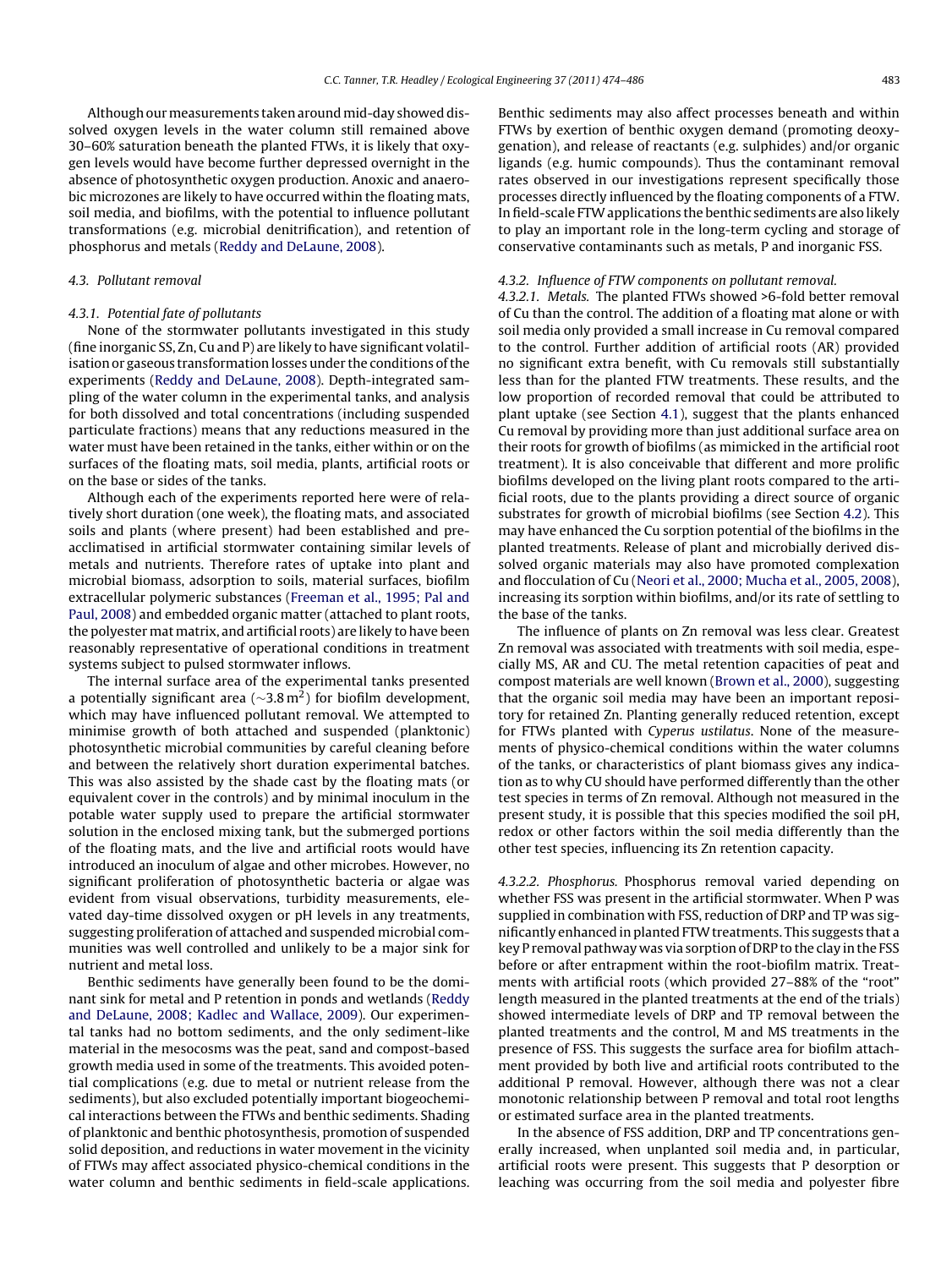used for the artificial roots (e.g. possibly from P-containing flame retardant or finishing additives or coatings) or from associated microbial communities. Plant uptake from the soil media in the planted treatments during the preceding year of acclimation may have reduced levels of sorbed P (and other nutrient ions) in the soil media or modified its physico-chemical conditions (e.g. elevated redox potential) causing an increase in P retention capacity during the batches ([Wathugala et al., 1987; Reddy and DeLaune, 2008\).](#page-12-0) Although, measured oxygen concentrations in the water column were significantly lower in the planted FTW treatments, oxygen status and redox potentials in the soil media contained within the FTWs (not measured in the present study) are likely to have been maintained at higher levels in the presence of plants ([Reddy et al.,](#page-12-0) [1989; Moore et al., 1994; Aldridge and Ganf, 2003; Bezbaruah and](#page-12-0) [Zhang, 2004\).](#page-12-0)

4.3.2.3. Fine suspended solids. Suspended solids mobilisation is highly variable in urban stormwaters, with concentrations com-monly exceeding 200 g m<sup>-3</sup> during storm events [\(Griffiths and](#page-12-0) [Timperley, 2005\).](#page-12-0) The turbidity from these suspended particulates (measured as light scattering) varies depending on the concentration, size, shape and surface characteristics of the particles ([Davies-Colley et al., 1993\).](#page-12-0) The ultra-fine (60% <0.4  $\mu$ m) inorganic halloysite particles used in the present study were physically representative of only the very slowly settlable fractions that occur in urban stormwaters. The addition of an unplanted floating mat, soil media or artificial roots made little difference to turbidity reductions beyond those achieved in the controls, but the addition of planted FTWs provided ∼2-fold greater reduction in turbidity after 3 and 7 days. This indicates that the plants provided additional mechanisms that enhanced FSS removal, beyond the simple physical settling processes which would have prevailed in the unplanted treatments. The fact that the turbidity reduction in the planted treatments was markedly higher than in the treatment with artificial roots suggests that there was an effect specific to the living plants. Fine suspended sediments may have adhered to the root–biofilm network of the planted treatments. As postulated to explain the greater Cu removal in the presence of plants (Section [4.3.2\),](#page-9-0) the supply of organic compounds from plants may have increased biofilm biomass or stimulated coagulation and flocculation of the FSS, causing the formation of larger and more readily settleable flocs in the treatments with living plants.

The proportion of metals and other contaminants adsorbed to suspended particulates commonly increases as stormwaters are transported away from their source [\(Griffiths and Timperley, 2005\).](#page-12-0) The relative efficiency shown by planted FTWs in trapping these FSS fractions suggests that substantially higher rates of sedimentassociated Cu, Zn and P removal are likely to be achieved from "real" stormwaters, than seen in the present study where association between metals and FSS was minimal (the majority of Cu and Zn were in the dissolved form). This is important as these FSS fractions typically possess the highest surface-area to mass ratios and the most elevated concentrations (by mass) of metals and other sorbed contaminants [\(ARC, 2004; Timperley et al., 2004\),](#page-12-0) tend to be highly bioavailable to benthic aquatic and marine organisms in receiving environments ([Luoma, 1983\),](#page-12-0) and are relatively poorly removed in normal stormwater retention ponds ([Wong et al., 2000;](#page-12-0) [Bavor et al., 2001; Pontier et al., 2001\).](#page-12-0)

#### 4.4. Care in extrapolation to field-scale

Care must be taken in extrapolating these results to field-scale applications. On the positive side, the FTWs used in the trials had been acclimatised over an extended period and had wellestablished vegetation. However, the FTWs and trial tanks were

still relatively small and therefore prone to edge effects, such as exposure of plant canopy to lateral as well as downward solar radiation, potentially resulting in elevated plant biomass ([Tanner, 1996\).](#page-12-0) The stormwaters used were artificial, lacking the dissolved organic constituents and wider range of contaminants found in real urban stormwaters. There was minimal binding of metals to the fine inorganic sediments added in our experiments. The mesocosms also did not include any bottom soil or sediments which are likely to significantly influence sequestration processes and play a key role in the long term dynamics and storage of metals and nutrients removed from the water column.

#### **5. Conclusions**

The results of the present study indicate that planted FTWs are capable of achieving dissolved Cu and Zn mass removal rates in the order of 5.6–7.7 mg m<sup>-2</sup> d<sup>-1</sup> and 25–104 mg m<sup>-2</sup> d<sup>-1</sup> at average loading rates of  $\sim$ 11 and 350 mg m<sup>-2</sup> d<sup>-1</sup>, respectively. These removal rates compare favourably with those reported for conventional surface flow constructed wetlands treating urban stormwaters [\(Kadlec and Wallace, 2009\).](#page-12-0) Although not directly measured in the present study, the removal of particulate-bound metals is also likely to be high given that the FTWs removed approximately 34–42% of the very fine suspended particulate load within three days.

The mesocosm approach employed for this study has allowed the relative importance of the constituent components of the FTWs to be assessed. Living plants, which provide an extensive submerged root surface-area (4.6–9.3 m<sup>2</sup> m<sup>-2</sup> of floating mat) for biofilm development and reduce oxygen concentrations in the water column, were shown to play a key role in the removal of Cu, P and fine suspended sediments. Uptake of Cu and P into plant tissues could not account for more than a small fraction of the additional removal found in the planted FTWs. Except for P in the presence of FSS, artificial roots providing similar surface area generally did not provide equivalent benefits. These responses suggest that indirect effects of the plants such as release of bioactive compounds from the plant roots, or changes in physico-chemical conditions in the water column and/or soils may have enhanced sorption or sedimentation processes in the planted FTWs. The role of plants in Zn removal was less clear, with Zn removal primarily enhanced by presence of organic soils in the FTWs, but reduced in the presence of all but one of the plant species. Further investigations of the Cyperus ustilatus are warranted to confirm if it has special characteristics with regard to promotion of Zn removal in FTWs.

In general, the porous matrix of the floating mats on their own did not appear to provide significant enhancement of treatment in our relatively mature FTWs. However, short-term experimental studies reported by [Stewart et al. \(2008\)](#page-12-0) show that the matrix can be an effective support surface for microbial biofilms, and with appropriate manipulation of physico-chemical conditions (e.g. ±aeration) and/or supply of organic substrates can promote a range of microbially mediated nutrient removal processes (e.g. nitrification, denitrification, and P adsorption).

The potential of FTWs demonstrated here and in other recent studies ([Yang et al., 2008; Hubbard, 2010; Sukias et al., in press\),](#page-12-0) supports the need for further pilot and field-scale testing and evaluation in a range of water treatment roles. Floating emergent macrophyte treatment wetlands provide a practical means of enhancing the treatment performance of open-water systems by integrating wetland components that provide extensive surface areas for active biofilm attachment. The fact that the plants are grown on a buoyant mat makes them particularly suitable for event-driven stormwater applications where water depths and flow rates can vary significantly over time. Adjustment of the rela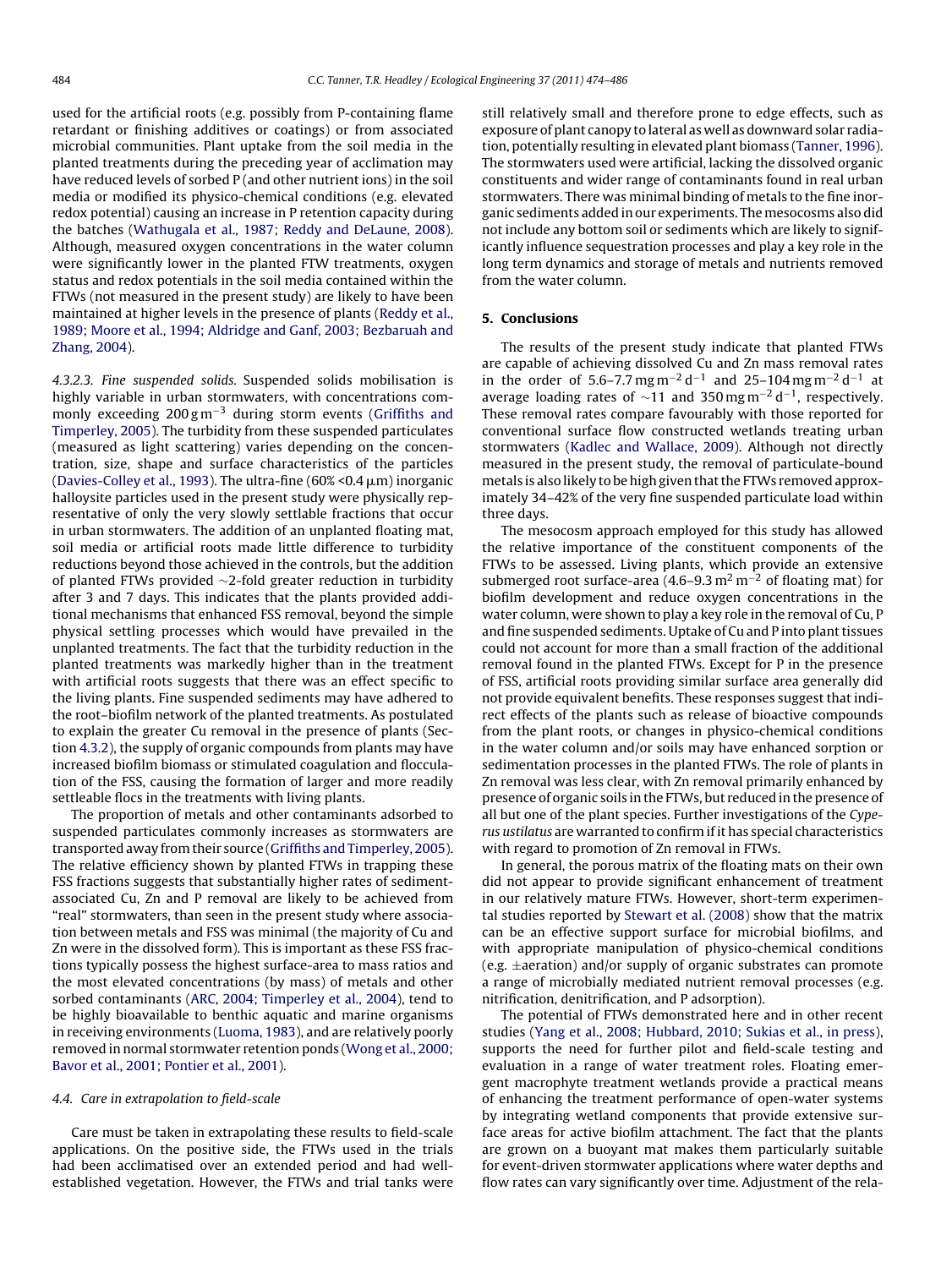<span id="page-11-0"></span>tive size and cover of FTWs, the plant species grown on them and the soil media contained within them, offers significant potential to manipulate biochemical, physico-chemical and hydraulic conditions to optimise desired pollutant removal processes.

### **Acknowledgements**

This study was undertaken with funding from the Auckland Regional Council, NZ. Supplementary funding to support our independent publication of the study results was provided by Floating Island Environmental Solutions, Baton Rouge LA, USA. Mathieu Fabry (ENGEES, National School for Water and Environment Engineering, Strasbourg, France) provided technical assistance in the set-up of the testing facility and running of the experiments while undertaking a practical internship at NIWA. Jason Park (NIWA) provided additional technical assistance, Dr Neil Cox (Biometrics, AgResearch) undertook the statistical analysis, and James Sukias (NIWA) reviewed the manuscript. Metal and plant analyses were performed by Hills Laboratories, Hamilton, NZ, and TP and DRP analyses by NIWA's Water Quality Laboratory. The Biohaven<sup>TM</sup> floating mats used in the experiments were supplied by Floating Islands International, Sheperd MT, USA., and the wetland plants by Kauri Park Nurseries, Kaiwaka, Northland, NZ.

### **Appendix A.**

Summary of mean normalised values ( $C/C_{\text{in}}$ ) and standard errors of the difference for key water quality variables at 3 and 7 days in experiments without FSS addition. Treatments with different letters beneath them are significantly different from each other at  $P < 0.05$ .

| Water quality variables       | Days           | Treatments         |                    |           |       |                    |                    |                   |                   |       |
|-------------------------------|----------------|--------------------|--------------------|-----------|-------|--------------------|--------------------|-------------------|-------------------|-------|
|                               |                | C                  | M                  | <b>MS</b> | AR    | <b>CU</b>          | <b>CV</b>          | JE                | <b>ST</b>         | sed   |
| Dissolved Cu                  | 3              | 0.96f              | 0.75e              | 0.68d     | 0.65d | 0.46 <sub>b</sub>  | 0.37a              | 0.57c             | 0.54c             | 0.021 |
|                               | 7              | 0.93f              | 0.68e              | 0.53d     | 0.44c | 0.24a              | 0.27ab             | 0.35 <sub>b</sub> | 0.33 <sub>b</sub> | 0.024 |
| Total Cu                      | 3              | 0.93e              | 0.74d              | 0.67d     | 0.67d | 0.46 <sub>b</sub>  | 0.38a              | 0.56c             | 0.56c             | 0.022 |
|                               | $\overline{7}$ | 0.91e              | 0.64d              | 0.53c     | 0.48c | 0.25a              | 0.26a              | 0.36 <sub>b</sub> | 0.35 <sub>b</sub> | 0.018 |
| Dissolved Zn                  | 3              | 0.98c              | 0.92 <sub>bc</sub> | 0.74a     | 0.77a | 0.73a              | 0.95 <sub>b</sub>  | 0.87 <sub>b</sub> | 0.89 <sub>b</sub> | 0.024 |
|                               | 7              | 0.99d              | 0.88c              | 0.60a     | 0.63a | 0.63a              | 0.88c              | 0.78 <sub>b</sub> | 0.85c             | 0.020 |
| Total Zn                      | 3              | 0.97c              | 0.89 <sub>b</sub>  | 0.73a     | 0.78a | 0.73a              | 0.93 <sub>bc</sub> | 0.87 <sub>b</sub> | 0.90 <sub>b</sub> | 0.020 |
|                               | 7              | 0.96с              | 0.86 <sub>b</sub>  | 0.59a     | 0.65a | 0.65a              | 0.85 <sub>b</sub>  | 0.80 <sub>b</sub> | 0.86 <sub>b</sub> | 0.026 |
| <b>DRP</b>                    | 3              | 0.84 <sub>b</sub>  | 0.93 <sub>bc</sub> | 1.00bc    | 1.36d | 0.97 <sub>bc</sub> | 0.67a              | 1.05c             | 1.01c             | 0.047 |
|                               | 7              | 0.83 <sub>bc</sub> | 0.89c              | 1.17d     | 1.56d | 0.59ab             | 0.46a              | 0.90cd            | 0.89c             | 0.079 |
| TP                            | 3              | 1.02a              | 1.15 <sub>b</sub>  | 1.29d     | 1.45e | 1.06ab             | 1.04ab             | 1.11ab            | 1.11ab            | 0.037 |
|                               | $\overline{7}$ | 0.96ab             | 1.13ab             | 1.39bc    | 1.80c | 0.73ab             | 0.61a              | 0.99ab            | 1.20abc           | 0.191 |
| Dissolved oxygen - subsurface | 3              | 0.88d              | 0.89d              | 0.81cd    | 0.91d | 0.55 <sub>b</sub>  | 0.40a              | 0.74c             | 0.73c             | 0.038 |
|                               | $\overline{7}$ | 0.93d              | 0.89d              | 0.77c     | 0.75c | 0.38a              | 0.32a              | 0.59 <sub>b</sub> | 0.58 <sub>b</sub> | 0.028 |
| Dissolved oxygen - bottom     | 3              | 0.90d              | 0.84cd             | 0.82cd    | 0.91d | 0.53 <sub>b</sub>  | 0.33a              | 0.73c             | 0.72c             | 0.041 |
|                               | $\overline{7}$ | 0.93d              | 0.90d              | 0.79c     | 0.73c | 0.36a              | 0.29a              | 0.59 <sub>b</sub> | 0.55 <sub>b</sub> | 0.026 |

### **Appendix B.**

Summary of mean normalised values  $C/C_{\text{in}}$  and standard errors of the difference for key water quality variables at 3 and 7 days in experiments with FSS addition. Treatments with different letters beneath them are significantly different from each other at  $P < 0.05$ .

| Water quality variable<br>Days |                | Treatments |                    |        |                    |                    |                   |                   |                   |       |
|--------------------------------|----------------|------------|--------------------|--------|--------------------|--------------------|-------------------|-------------------|-------------------|-------|
|                                |                | C          | M                  | MS     | AR                 | CU                 | <b>CV</b>         | JE                | <b>ST</b>         | sed   |
| Turbidity - subsurface         | 3              | 0.83c      | 0.82c              | 0.78c  | 0.76bc             | 0.59a              | 0.66a             | 0.67ab            | 0.67ab            | 0.027 |
|                                | 7              | 0.76d      | 0.71cd             | 0.70cd | 0.64c              | 0.33a              | 0.33a             | 0.40ab            | 0.43 <sub>b</sub> | 0.027 |
| Turbidity - bottom             | 3              | 0.83d      | 0.79d              | 0.79d  | 0.73c              | 0.58a              | 0.66 <sub>b</sub> | 0.63 <sub>b</sub> | 0.64 <sub>b</sub> | 0.014 |
|                                | $\overline{7}$ | 0.76c      | 0.70 <sub>bc</sub> | 0.70bc | 0.60 <sub>b</sub>  | 0.33a              | 0.34a             | 0.40a             | 0.42a             | 0.030 |
| Dissolved Cu                   | 3              | 0.95d      | 0.84c              | 0.78c  | 0.85cd             | 0.61 <sub>b</sub>  | 0.49a             | 0.78c             | 0.78c             | 0.032 |
|                                | $\overline{7}$ | 0.95d      | 0.79c              | 0.71c  | 0.77c              | 0.50 <sub>b</sub>  | 0.36a             | 0.72c             | 0.74c             | 0.032 |
| Total Cu                       | 3              | 0.93e      | 0.77cd             | 0.76cd | 0.85de             | 0.56 <sub>b</sub>  | 0.43a             | 0.72c             | 0.73c             | 0.029 |
|                                | $\overline{7}$ | 0.93d      | 0.74c              | 0.66bc | 0.69 <sub>bc</sub> | 0.43a              | 0.33a             | 0.59 <sub>b</sub> | 0.63 <sub>b</sub> | 0.029 |
| Dissolved Zn                   | 3              | 0.98c      | 0.92 <sub>bc</sub> | 0.74a  | 0.77a              | 0.73a              | 0.95bc            | 0.87 <sub>b</sub> | 0.89 <sub>b</sub> | 0.024 |
|                                | 7              | 0.99d      | 0.88c              | 0.60a  | 0.63a              | 0.63a              | 0.88c             | 0.78b             | 0.85c             | 0.020 |
| Total Zn                       | 3              | 0.97d      | 0.93cd             | 0.77a  | 0.88bc             | 0.85 <sub>bq</sub> | 0.86 <sub>b</sub> | 0.96d             | 0.96d             | 0.016 |
|                                | $\overline{7}$ | 1.01c      | 0.95c              | 0.71a  | 0.81b              | 0.81b              | 0.86b             | 0.94c             | 0.96c             | 0.023 |
| <b>DRP</b>                     | 3              | 1.04bc     | 1.11c              | 1.25d  | 1.03bc             | 0.69a              | 0.96 <sub>b</sub> | 0.82a             | 0.82a             | 0.039 |
|                                | $\overline{7}$ | 1.05cd     | 1.12cd             | 1.33d  | 0.88bc             | 0.40a              | 0.74abc           | 0.70abc           | 0.60ab            | 0.129 |
| TP                             | 3              | 0.98abcd   | 1.17cd             | 1.26d  | 1.00abcd           | 0.76a              | 1.13bcd           | 0.82abc           | 0.81ab            | 0.099 |
|                                | 7              | 0.97bcd    | 1.05cd             | 1.22d  | 0.85bcd            | 0.42a              | 0.72abc           | 0.69abc           | 0.58ab            | 0.119 |
| Dissolved oxygen - subsurface  | 3              | 0.97e      | 0.96e              | 0.92de | 0.88d              | 0.64a              | 0.66ab            | 0.73bc            | 0.74c             | 0.022 |
|                                | $\overline{7}$ | 0.92c      | 0.89c              | 0.84c  | 0.89c              | 0.61a              | 0.53a             | 0.72 <sub>b</sub> | 0.72 <sub>b</sub> | 0.027 |
| Dissolved oxygen - bottom      | 3              | 0.97e      | 0.95e              | 0.91de | 0.87d              | 0.63a              | 0.65ab            | 0.71bc            | 0.74c             | 0.022 |
|                                | $\overline{7}$ | 0.89c      | 0.88c              | 0.83c  | 0.88c              | 0.60a              | 0.51a             | 0.69 <sub>b</sub> | 0.71 <sub>b</sub> | 0.027 |